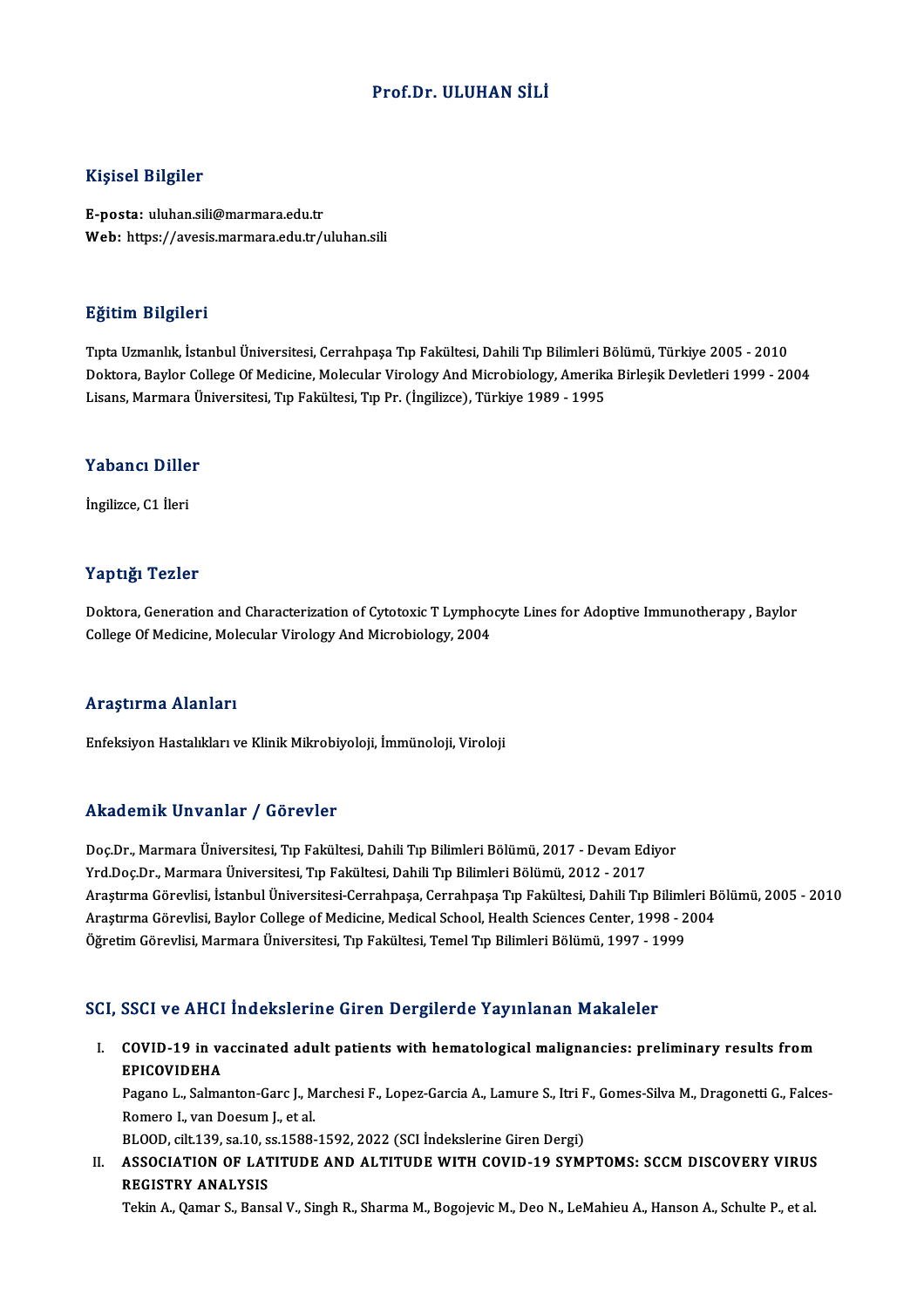CRITICAL CARE MEDICINE, cilt.50, sa.1, ss.58, 2022 (SCI İndekslerine Giren Dergi)<br>Peripharal innata and adaptive immune calls during COVID 10: Eunstians III. Peripheral innate and adaptive immune cells during COVID-19: Functional neutrophils, pro-<br>inflammatory monocytes, and half-dead lymphocytes CRITICAL CARE MEDICINE, cilt.50, sa.1, ss.58, 2022 (SCI inde<br>Peripheral innate and adaptive immune cells during (<br>inflammatory monocytes, and half-dead lymphocytes<br>Elsiesly Demireln E. Alan S. Sti LU, Pelson D. Osel: L. Vu Peripheral innate and adaptive immune cells during COVID-19: Functional neutro<br>inflammatory monocytes, and half-dead lymphocytes<br>Eksioglu-Demiralp E., Alan S., SİLİ U., Bakan D., Ocak I., Yurekli R., Alpay N., Gorcin S., Y inflammatory monocytes, and half-dead lymphocytes<br>Eksioglu-Demiralp E., Alan S., SİLİ U., Bakan D., Ocak I., Yurekli R., Alpay N., Gorcin S<br>CYTOMETRY PART B-CLINICAL CYTOMETRY, 2021 (SCI İndekslerine Giren Dergi)<br>COVID 19 IV. COVID-19 infection in adult patients with hematological malignancies: a European Hematology CYTOMETRY PART B-CLINICAL CYTOMETRY, 2021 (SCI İndekslerine Giren Dergi) Pagano L., Salmanton-Garcia J., Marchesi F., Busca A., Corradini P., Hoenigl M., Klimko N., Koehler P., Pagliuca A.,<br>Passamonti F., et al. Association Survey (EPICOVIDEHA) Pagano L., Salmanton-Garcia J., Marchesi F., Busca A., Corradini P., Hoenigl M., Klimko N., Koe<br>Passamonti F., et al.<br>JOURNAL OF HEMATOLOGY & ONCOLOGY, cilt.14, sa.1, 2021 (SCI İndekslerine Giren Dergi)<br>Untreated bernes si Passamonti F., et al.<br>JOURNAL OF HEMATOLOGY & ONCOLOGY, cilt.14, sa.1, 2021 (SCI Indekslerine<br>V. Untreated herpes simplex virus encephalitis without a fatal outcome<br>Kava A. KURT A. E. SULU Kava S. Y. Sobin 7, Sar M. Avgun JOURNAL OF HEMATOLOGY & ONCOLOGY, cilt.14, sa.1, 2021 (SC<br>Untreated herpes simplex virus encephalitis without a fa<br>Kaya A., KURT A. F. , SİLİ U., Kaya S. Y. , Sahin Z., Sar M., Aygun G.<br>JOUPNAL OF NEUPOVIPOLOGY, 2021 (SCLİ V. Untreated herpes simplex virus encephalitis without a fatal outcome<br>Kaya A., KURT A. F. , SİLİ U., Kaya S. Y. , Sahin Z., Sar M., Aygun G.<br>JOURNAL OF NEUROVIROLOGY, 2021 (SCI İndekslerine Giren Dergi) Kaya A., KURT A. F. , SİLİ U., Kaya S. Y. , Sahin Z., Sar M., Aygun G.<br>JOURNAL OF NEUROVIROLOGY, 2021 (SCI İndekslerine Giren Dergi)<br>VI. Real-World Data from Turkey: Is Sofosbuvir/Ledipasvir With or Without Ribavirin Treat JOURNAL OF NEUROVIROLOGY, 2021 (SC.<br>Real-World Data from Turkey: Is Sof<br>Chronic Hepatitis C Really Effective?<br>Dominturk N. AVGEN B. Colik L Migtik P. Real-World Data from Turkey: Is Sofosbuvir/Ledipasvir With or Without Ribavirin Treatment<br>Chronic Hepatitis C Really Effective?<br>Demirturk N., AYGEN B., Celik I., Mistik R., AKHAN S., Barut S., URAL O., Batirel A., Simsek F Chronic Hepatitis C Really Effective?<br>Demirturk N., AYGEN B., Celik I., Mistik R., AKHAN S., Barut S., URAL O., Batirel A., Simsek F., ERSÖZ G., et al.<br>TURKISH JOURNAL OF GASTROENTEROLOGY, cilt.32, sa.2, ss.155-163, 2021 ( VII. Tuberculosis and COVID-19: An overlapping situation during pandemic Sarinoglu R. C., Sili U., Eryuksel E., Olgun Yıldızeli Ş., Cimsit C., Yagci A. Tuberculosis and COVID-19: An overlapping situation during pandemic<br>Sarinoglu R. C. , Sili U., Eryuksel E., Olgun Yıldızeli Ş., Cimsit C., Yagci A.<br>JOURNAL OF INFECTION IN DEVELOPING COUNTRIES, cilt.14, sa.7, ss.721-725, 2 Sarinoglu R. C. , Sili U., Eryuksel E., Olgun Yıldızeli Ş., Cimsit C., Yagci A.<br>JOURNAL OF INFECTION IN DEVELOPING COUNTRIES, cilt.14, sa.7, ss.721-725, 2020 (SCI İndekslerine Giren D<br>VIII. Hand hygiene knowledge, perc JOURNAL OF INFECTION IN DET<br>Hand hygiene knowledge, po<br>hospital intensive care unit VIII. Hand hygiene knowledge, perception and practice of healthcare workers in a Turkish university<br>hospital intensive care unit<br>Sili U., Ay P., Bilgin H., Hidiroğlu S., Korten V. hospital intensive care unit<br>Sili U., Ay P., Bilgin H., Hidiroğlu S., Korten V.<br>JOURNAL OF INFECTION IN DEVELOPING COUNTRIES, cilt.13, sa.8, ss.744-749, 2019 (SCI İndekslerine Giren Dergi)<br>A qualitative study of band bygio Sili U., Ay P., Bilgin H., Hidiroğlu S., Korten V.<br>JOURNAL OF INFECTION IN DEVELOPING COUNTRIES, cilt.13, sa.8, ss.744-749, 2019 (SCI İndekslerine Giren Der IX.<br>A qualitative study of hand hygiene compliance among health c JOURNAL OF INFECTION IN DEVELOPING COUNTRIES, cilt.13, sa.8, ss.744-749,<br>A qualitative study of hand hygiene compliance among health care work are the M. G. , Hidiroğlu S., Tepe P., Surmen A., Sili U., Korten V., Karavuş M IX. A qualitative study of hand hygiene compliance among health care workers in intensive care units<br>Ay P., Teker A. G. , Hidiroğlu S., Tepe P., Surmen A., Sili U., Korten V., Karavuş M.<br>JOURNAL OF INFECTION IN DEVELOPING Ay P., Teker A. G. , Hıdıroğlu S., Tepe P., Surmen A., Sili U., Korten V., Karavuş M.<br>JOURNAL OF INFECTION IN DEVELOPING COUNTRIES, cilt.13, sa.2, ss.111-117, 2019 (SCI İndekslerine Giren Derg<br>X. Assessment of Transmitted **JOURNAL OF INFI**<br>Assessment of 1<br>Turkish Cohort<br>Siti II Alm P. T Assessment of Transmitted HIV-1 Drug Resistance Mu<br>Turkish Cohort<br>SİLİ U., Aksu B., Tekin A., Hasdemir U., Soyletir G., KORTEN V.<br>CURRENT HIV RESEARCH silt 16 sə 3 sə 316 321 2019 (SCI Turkish Cohort<br>SİLİ U., Aksu B., Tekin A., Hasdemir U., Soyletir G., KORTEN V.<br>CURRENT HIV RESEARCH, cilt.16, sa.3, ss.216-221, 2018 (SCI İndekslerine Giren Dergi) SILI U., Aksu B., Tekin A., Hasdemir U., Soyletir G., KORTEN V.<br>CURRENT HIV RESEARCH, cilt.16, sa.3, ss.216-221, 2018 (SCI Indekslerine Giren Dergi)<br>XI. HCV-specific lymphocyte responses in individuals with positive anti-H CURRENT HIV RESEARCH, cilt.16, sa.3, ss.216-221, 2018 (SCI İndekslerin<br>HCV-specific lymphocyte responses in individuals with positive<br>Sili U., Kaya A., Aydin S., Hondur N., Mert A., Tabak F., Ozaras R., Ozturk R.<br>JOUPMAL O HCV-specific lymphocyte responses in individuals with positive anti-HCV but r<br>Sili U., Kaya A., Aydin S., Hondur N., Mert A., Tabak F., Ozaras R., Ozturk R.<br>JOURNAL OF CLINICAL VIROLOGY, cilt.67, ss.73-77, 2015 (SCI İndeks Sili U., Kaya A., Aydin S., Hondur N., Mert A., Tabak F., Ozaras R., Ozturk R.<br>JOURNAL OF CLINICAL VIROLOGY, cilt.67, ss.73-77, 2015 (SCI İndekslerine Giren Dergi)<br>XII. Comparison of Cellular immunity in Patients with Chro JOURNAL OF CLINICAL VIROLOGY, cilt.67, ss.73-77, 2015 (SCI İndek<br>Comparison of Cellular immunity in Patients with Chronic H<br>Antigen Carriers and Spontaneously Recovered Individuals<br>Anslap E. Mort A. Sil İ.H. Tabak E. Oztur Comparison of Cellular immunity in Patients with<br>Antigen Carriers and Spontaneously Recovered<br>Arslan F., Mert A., SİLİ U., Tabak F., Ozturk R., Ozaras R.<br>HERATO CASTROENTEROLOCY silt 61 sə 136 sə 2226 Antigen Carriers and Spontaneously Recovered Individuals<br>Arslan F., Mert A., SİLİ U., Tabak F., Ozturk R., Ozaras R.<br>HEPATO-GASTROENTEROLOGY, cilt.61, sa.136, ss.2326-2329, 2014 (SCI İndekslerine Giren Dergi)<br>Hernes simple Arslan F., Mert A., SİLİ U., Tabak F., Ozturk R., Ozaras R.<br>HEPATO-GASTROENTEROLOGY, cilt.61, sa.136, ss.2326-2329, 2014 (SCI İndekslerine Giren Dergi)<br>XIII. Herpes simplex virus encephalitis: Clinical manifestations, HEPATO-<br>Herpes s<br>patients<br>Sili II Kov Herpes simplex viru<br>patients<br>Sili U., Kaya A., Mert A.<br>JOUPNAL OF CLINICAL patients<br>Sili U., Kaya A., Mert A.<br>JOURNAL OF CLINICAL VIROLOGY, cilt.60, sa.2, ss.112-118, 2014 (SCI İndekslerine Giren Dergi)

### Diğer Dergilerde Yayınlanan Makaleler

Iger Dergilerde Yayınlanan Makaleler<br>I. Impact of tocilizumab on clinical outcomes in severe COVID-19 patients and risk of secondary<br>infection: A sees sontrol study infection: A case-control study<br>infection: A case-control study<br>EPTUPL SENGEL B OTALS COLE L Impact of tocilizumab on clinical outcomes in severe COVID-19 patients and risk of secondary<br>infection: A case-control study<br>ERTÜRK ŞENGEL B., Ozel S., Gul F., ILGIN C., TİGEN E., Altunal L. N. , KABADAYI F., SİLİ U., Aydi

int<br>ER<br>al. ERTÜRK ŞENGEL B., Ozel S., Gul F., ILGIN C., TİGEN E., Altunal L. N. , KABADAYI F., SİLİ U., Aydi:<br>al.<br>MARMARA MEDICAL JOURNAL, cilt.34, sa.2, ss.112-119, 2021 (ESCI İndekslerine Giren Dergi)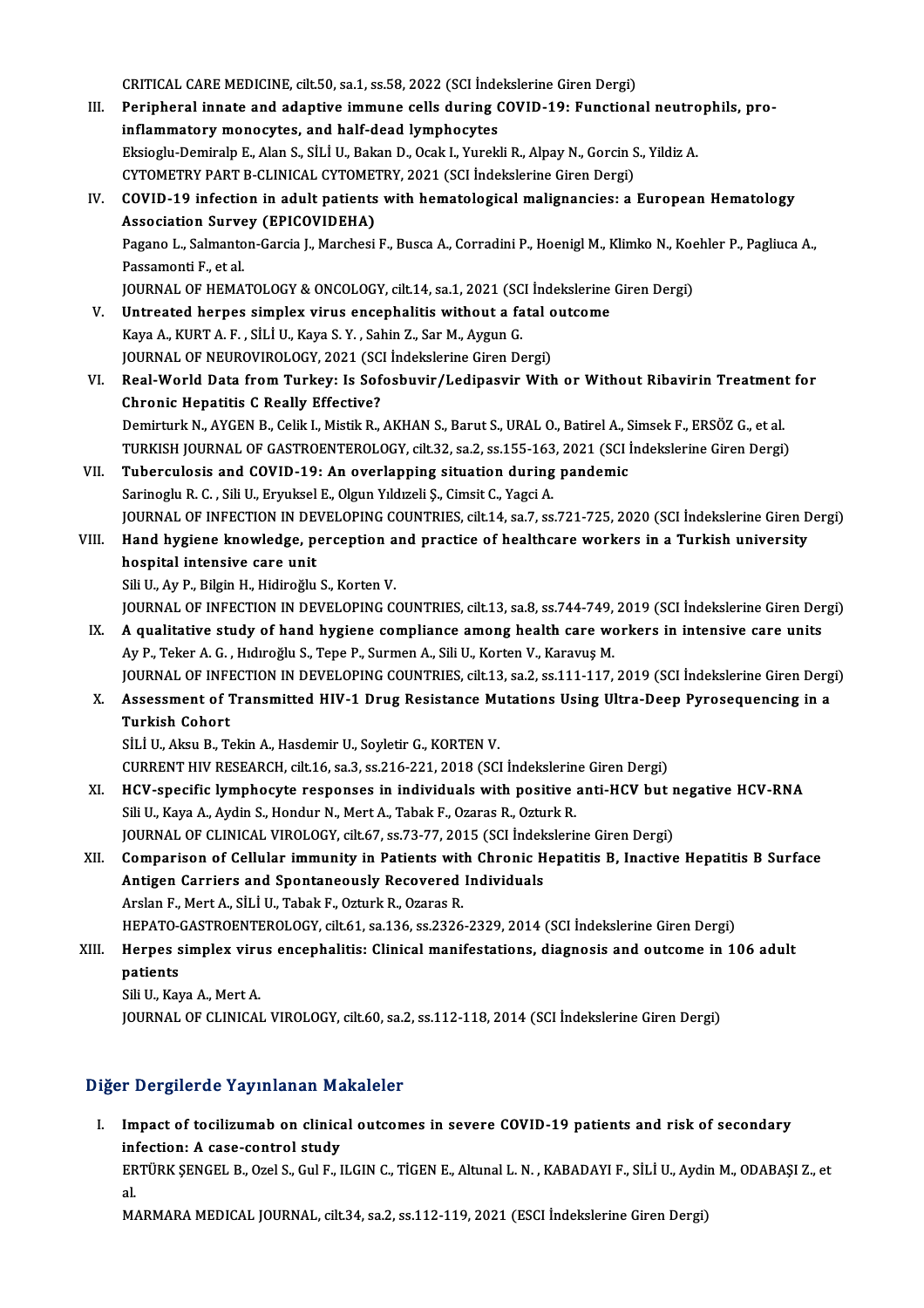- II. Marmara Üniversitesi Pendik Eğitim ve Araştırma Hastanesi'nde 2014-2018 YıllarıArasındaki Kronik<br>Hanatit G Prevslana: Canatin Dağılımı ve Tadavi Yanıtları Marmara Üniversitesi Pendik Eğitim ve Araştırma Hastan<br>Hepatit C Prevalansı,Genotip Dağılımı ve Tedavi Yanıtları<br>Ertürk Sengel B. Basarı T. Tülsarmaz Tigan E. Can Sarmağlu B. G Marmara Üniversitesi Pendik Eğitim ve Araştırma Hastanesi'nde 2014-2018 Y<br>Hepatit C Prevalansı,Genotip Dağılımı ve Tedavi Yanıtları<br>Ertürk Şengel B., Başarı T., Tükenmez Tigen E., Can Sarınoğlu R., Can B., Sili U., Korten Hepatit C Prevalansı,Genotip Dağılımı ve Tedavi Yanıtları<br>Ertürk Şengel B., Başarı T., Tükenmez Tigen E., Can Sarınoğlu R., Can B., Sili U., Korten V.<br>ANKEM Dergisi, cilt.34, sa.1, ss.13-17, 2020 (Diğer Kurumların Hakemli
- III. Herpes Simplex Virus Encephalitis in Geriatric Patients SİLİ U., Tavsanli M. E., TUFAN ÇİNÇİN A. Herpes Simplex Virus Encephalitis in Geriatric Patients<br>SİLİ U., Tavsanli M. E. , TUFAN ÇİNÇİN A.<br>CURRENT GERIATRICS REPORTS, cilt.6, sa.1, ss.34-41, 2017 (ESCI İndekslerine Giren Dergi)<br>Chronis Viral Henatitis in Human Im
- IV. Chronic Viral Hepatitis in Human Immunodeficiency Virus-infected Patients **CURRENT GERIATRICS REP<br>Chronic Viral Hepatitis in<br>SİLİ U., Tekin A., KORTEN V.<br>VIRAL HERATIT DERCISI VI** Chronic Viral Hepatitis in Human Immunodeficiency Virus-infected Patients<br>SİLİ U., Tekin A., KORTEN V.<br>VIRAL HEPATIT DERGISI-VIRAL HEPATITIS JOURNAL, cilt.22, sa.2, ss.39-42, 2016 (ESCI İndekslerine Giren Dergi)<br>Suesessful SİLİ U., Tekin A., KORTEN V.<br>VIRAL HEPATIT DERGISI-VIRAL HEPATITIS JOURNAL, cilt.22, sa.2, ss.39-42, 2016 (ESCI İndekslerine Giren Derg<br>V. Successful treatment of an invasive fungal infection caused by Talaromyces sp. with
- VIRAL HEPATIT DERGISI-VIRAL HEPATITIS JOURNAL, cilt.22, sa.2, ss.39-42, 2016 (ESCI İnde<br>Successful treatment of an invasive fungal infection caused by Talaromyces sp. w<br>SİLİ U., Bilgin H., Masania R., Eryuksel E., ÇİMŞİT N V. Successful treatment of an invasive fungal infection caused by Talaromyces sp. with voriconazole<br>SILI U., Bilgin H., Masania R., Eryuksel E., ÇIMŞİT N. Ç. , Ayranci G., Richardson M., KORTEN V.<br>MEDICAL MYCOLOGY CASE REP SILI U., Bilgin H., Masania R., Eryuksel E., ÇİMŞİT N. Ç. , Ayranci G., Richardson M., KORTEN V.<br>MEDICAL MYCOLOGY CASE REPORTS, cilt.8, ss.21-23, 2015 (ESCI İndekslerine Giren Dergi)<br>VI. Compliance of Healthcare Workers wi
- MEDICAL MYCOLOGY CASE REPO<br>Compliance of Healthcare Wo:<br>Care Units Overt Observation<br>KARAASLAN A. KERENEKLI KARA Compliance of Healthcare Workers with Hand Hygiene Practices in Neonatal and Pediatri<br>Care Units Overt Observation<br>KARAASLAN A., KEPENEKLİ KADAYİFCİ E., ATICI S., SİLİ U., SOYSAL A., ÇULHA G., PEKRU Y., BAKIR M.<br>Interdissi Care Units Overt Observation<br>KARAASLAN A., KEPENEKLİ KADAYİFCİ E., ATICI S., SİLİ U., SOYSAL A., ÇULHA G., PEKRU Y., BAKIR M.<br>Interdisciplinary Perspectives on Infectious Diseases, cilt.2014, ss.1-5, 2014 (Diğer Kurumların KARAASLAN A., KEPENEKLI KADAYIFCI E., ATICI S., SILI U., SOYSAL A., ÇULHA G., P<br>Interdisciplinary Perspectives on Infectious Diseases, cilt.2014, ss.1-5, 2014 (Diğer<br>VII. Serum cytokine levels in asymptomatic Brucella sero
- Interdisciplinary Perspectives on Infectious Diseases, cilt.2014, ss.1-5, 2014 (Diğer Kurumların Hakemli Dergileri)<br>Serum cytokine levels in asymptomatic Brucella seropositive individuals<br>METE B., TABAK Ö., SİLİ U., UZUN H Serum cytokine levels in asymptomatic Brucella seropositive individu<br>METE B., TABAK Ö., SİLİ U., UZUN H., GELİŞGEN R., HAKKO E., ÖZARAS R., TABA<br>Healthmed, cilt.7, sa.3, ss.900-903, 2013 (Diğer Kurumların Hakemli Dergileri METE B., TABAK Ö., SİLİ U., UZUN H., GELİŞGEN R., HAKKO E<br>Healthmed, cilt.7, sa.3, ss.900-903, 2013 (Diğer Kurumların<br>VIII. 1986 DAN 2010 A BETA LAKTAMAZ İNHİBİTÖRLERİ<br>siri U. MERT A
- Healthmed, cilt.<br>1986 DAN 201<br>SİLİ U., MERT A.<br>ANKEM Dergisi 1986 DAN 2010 A BETA LAKTAMAZ İNHİBİTÖRLERİ<br>SİLİ U., MERT A.<br>ANKEM Dergisi, cilt.24, ss.28-32, 2010 (Diğer Kurumların Hakemli Dergileri) SİLİ U., MERT A.<br>ANKEM Dergisi, cilt.24, ss.28-32, 2010 (Diğer Kurumların Hakemli IX.<br>IX. Kronik Lenfositer Lösemili Hastada Nocardia Beyin Apsesi<br>Vanlı E. SİLİ II. SALTOČLUN, METER, ÖZARAS R. MERT A. TARAL
- ANKEM Dergisi, cilt.24, ss.28-32, 2010 (Diğer Kurumların Hakemli Dergileri)<br><mark>Kronik Lenfositer Lösemili Hastada Nocardia Beyin Apsesi</mark><br>Vanlı E., SİLİ U., SALTOĞLU N., METE B., ÖZARAS R., MERT A., TABAK Ö. F. , HONDUR N., K Kror<br>Vanlı<br>et al.<br>EUM Vanlı E., SİLİ U., SALTOĞLU N., METE B., ÖZARAS R., MERT A., TABAK Ö. F. , HONDUR N.,<br>et al.<br>KLIMIK JOURNAL, cilt.23, sa.3, ss.134-137, 2010 (Diğer Kurumların Hakemli Dergileri)

KLIMIK JOURNAL, cilt.23, sa.3, ss.134-137, 2010 (Diğer Kurumların Hakemli Dergileri)<br>Kitap & Kitap Bölümleri

- Itap & Kitap Bölümleri<br>I. CENTRAL NERVOUS SYSTEM INFECTIONS (MENINGITIS/ ENCEPHALITIS)<br>SULU P & TE<br>CENTI<br>SİLİ U.<br>ENDEN CENTRAL NERVOUS SYSTEM INFECTIONS (MENINGITIS/ ENCEPHALITIS)<br>SİLİ U.<br>ENDEMIC INFECTIONS IN TURKEY, KAÇMAZ BİRGÜL, Editör, Ankara Nobel Tıp Kitabevleri Ltd. Şti., Ankara, ss.18-<br>21.2020 SİLİ U.<br>ENDEMIC<br>21, 2020<br>HIV (AID ENDEMIC INFECTIONS IN TURKEY, KAÇMAZ BİRGÜL, Editör, Anka<br>21, 2020<br>II. HIV/AIDS Tanı, Tedavi ve İzlem El Kitabı II (Kasım 2019).<br>5AYAN M. ALTUĞLU İ. SÜ İ.U. Deyrim İ. MİDİLLİ K. SERTÖZ S. B.
- 21, 2020<br>HIV/AIDS Tanı, Tedavi ve İzlem El Kitabı II (Kasım 2019).<br>SAYAN M., ALTUĞLU İ., SİLİ U., Devrim İ., MİDİLLİ K., SERTÖZ Ş. R.<br>Türk HIV / AIDS Platformu. 2019. HIV/AIDS Tanı, Tedavi ve İzlei<br>SAYAN M., ALTUĞLU İ., SİLİ U., Dev<br>Türk HIV / AIDS Platformu, 2019<br>EL İNİK İMMÜNOLOJİ SAYAN M., ALTUĞLU İ., :<br>Türk HIV / AIDS Platfor<br>III. KLİNİK İMMÜNOLOJİ<br>sil i II. TAVSANLI SİLİ E
- Türk HIV / AIDS Platform<br><mark>KLİNİK İMMÜNOLOJİ</mark><br>SİLİ U., TAVŞANLI SİLİ B.<br>CLINICAL MEDICINE TAL KLİNİK İMMÜNOLOJİ<br>SİLİ U., TAVŞANLI SİLİ B.<br>CLINICAL MEDICINE, TABAK FEHMİ, TABAK ÖMÜR, Editör, İstanbul Medikal Yayıncılık, İstanbul, ss.197-227, 2010<br>Adontiya immunatbarany far barnasyiruses SİLİ U., TAVŞANLI SİLİ B.<br>CLINICAL MEDICINE, TABAK FEHMİ, TABAK ÖMÜ!<br>IV. **Adoptive immunotherapy for herpesviruses**<br>LEEN A., SİLİ U., BOLLARD C., ROONEY C.
- CLINICAL MEDICINE, TABAK FEHMİ, TAE<br>Adoptive immunotherapy for herpes<br>LEEN A., SİLİ U., BOLLARD C., ROONEY C.<br>Human Harnesuimises Bialazu Theranu s Adoptive immunotherapy for herpesviruses<br>LEEN A., SİLİ U., BOLLARD C., ROONEY C.<br>Human Herpesviruses Biology Therapy and Immunoprophylaxis, Arvin Ann, Campadelli-Fiume Gabriella, Mocarski<br>Edward Moere Batrick S. Bojuman Be LEEN A., SİLİ U., BOLLARD C., ROONEY C.<br>Human Herpesviruses Biology Therapy and Immunoprophylaxis, Arvin Ann, Campadelli-Fiume Gabriella, Moc.<br>Edward, Moore Patrick S., Roizman Bernard, Whitley Richard, Yamanishi Koichi, E Human Herpesviruses Biology Therapy<br>Edward, Moore Patrick S., Roizman Ber<br>Press, Cambridge, ss.1318-1331, 2007<br>Immunethereny for Vinue Associat Edward, Moore Patrick S., Roizman Bernard, Whitley Richard, Yamanishi Koichi, Editör, Cambridge University<br>Press, Cambridge, ss.1318-1331, 2007<br>Immunotherapy for Virus-Associated Malignancies<br>SiLi U., HESLOP H., ROONEY C.
- V. Immunotherapy for Virus-Associated Malignancies

Immunotherapy for Infectious Diseases, Jacobson Jeffrey M., Editör, HUMANA PRESS, New Jersey, ss.259-274, 2002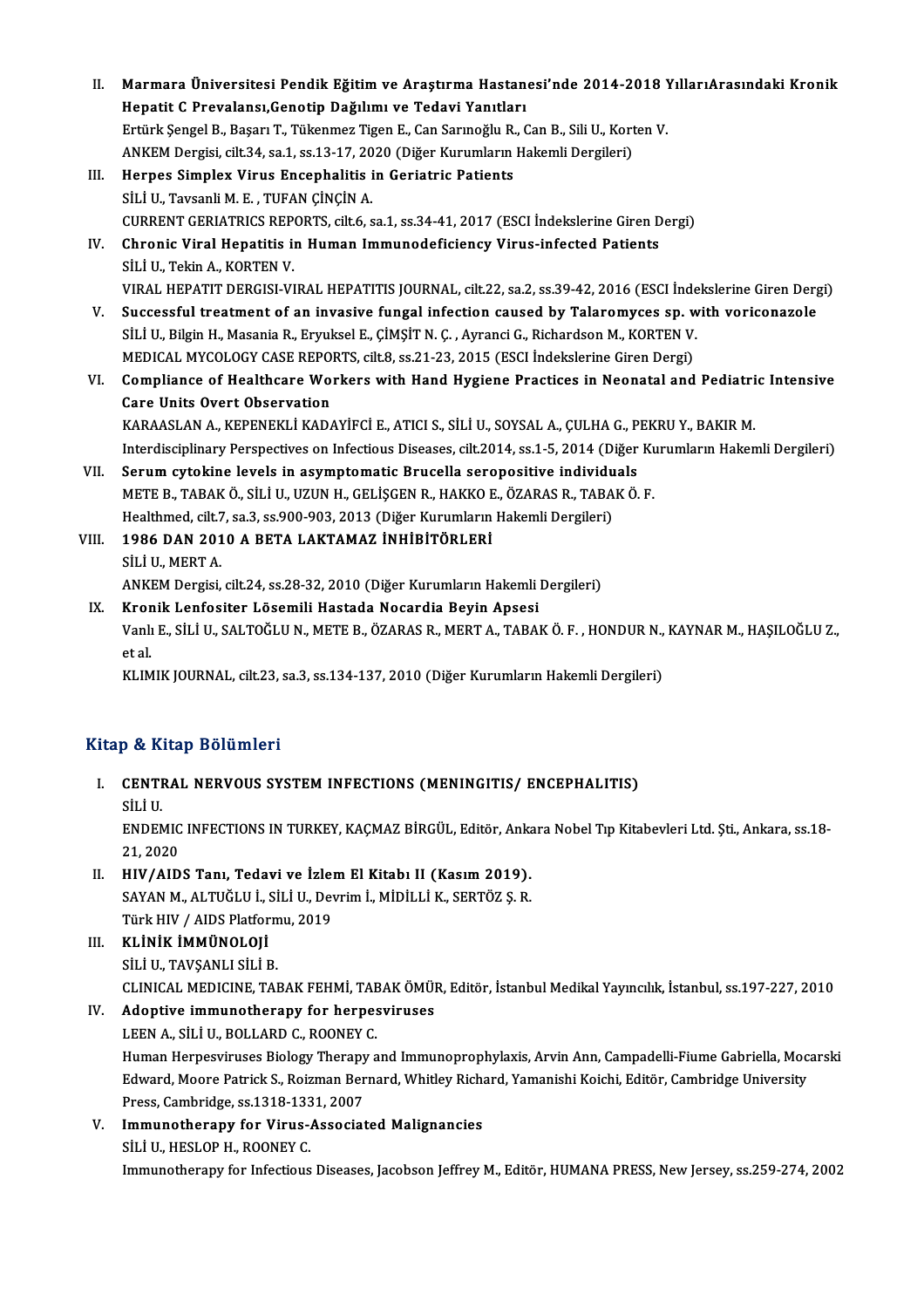### Hakemli Kongre / Sempozyum Bildiri Kitaplarında Yer Alan Yayınlar

akemli Kongre / Sempozyum Bildiri Kitaplarında Yer Alan Yayınlar<br>I. Yeni Coronavirus 2019 Hastaligi Nedeniyle Ayaktan Takip Edilen Erişkin Hastalarinin 28 gun icinde<br>Hastanava Yatis Insidansi ve Etkileven Faktarlar Mastaneye Yatis Insidansi ve Etkileyen Faktorler<br>Hastaneye Yatis Insidansi ve Etkileyen Faktorler<br>Bilgin H. Tonugoğlu A. Ay N. B. Sili II. Can Sannoğlu B. Yeni Coronavirus 2019 Hastaligi Nedeniyle Ayaktan Takip Edilen Erişkin Hastalarini<br>Hastaneye Yatis Insidansi ve Etkileyen Faktorler<br>Bilgin H., Topuzoğlu A., Ay N. P. , Sili U., Can Sarınoğlu R., Apaydın Kaya M. Ç. , Tigen Hastaneye Yatis Insidansi ve Etkileyen Faktorler<br>Bilgin H., Topuzoğlu A., Ay N. P. , Sili U., Can Sarınoğlu R., Apaydın Kaya M. Ç. , Tig<br>5. Uluslararası 23. Ulusal Halk Sağlığı Kongresi, Ankara, Türkiye, 11 Aralık 2021<br>Far Bilgin H., Topuzoğlu A., Ay N. P. , Sili U., Can Sarınoğlu R., Apaydın Kaya M. Ç.<br>5. Uluslararası 23. Ulusal Halk Sağlığı Kongresi, Ankara, Türkiye, 11 Aralık 2<br>II. Farkındalık Çalışmalarının Aşılama Oranlarına Yansıya 5. Uluslararası 23. Ulusal Halk Sağlığı Kongresi, Ankara, Türkiye, 11 Aralık 2021<br>II. Farkındalık Çalışmalarının Aşılama Oranlarına Yansıyan Sonuçları<br>TİGEN E., BİLGİN H., ERTÜRK ŞENGEL B., SİLİ U., KORTEN V. Farkındalık Çalışmalarının Aşılama Oranlarına Yansıyan Sonuçları<br>TİGEN E., BİLGİN H., ERTÜRK ŞENGEL B., SİLİ U., KORTEN V.<br>XXI. Türk Klinik Mikrobiyoloji ve İnfeksiyon Hastalıkları Kongresi, Türkiye, 26 - 30 Mayıs 2021, ss III. Nadir Görülen Polimikrobiyal Anaerobik Menenjit Vakası<br>ERTÜRK ŞENGEL B., Yıldız F., OLUÇ Y., SİLİ U., TİGEN E., ÜLGER N., KORTEN V. XXI. Türk Klinik Mikrobiyoloji ve İnfeksiyon Hastalıkları Kongresi, Türkiye, 26<br>Nadir Görülen Polimikrobiyal Anaerobik Menenjit Vakası<br>ERTÜRK ŞENGEL B., Yıldız F., OLUÇ Y., SİLİ U., TİGEN E., ÜLGER N., KORTEN V.<br>YYL Türk K XXI.TürkKlinikMikrobiyolojive İnfeksiyonHastalıklarıKongresi,Türkiye,26 -30Mayıs2021, ss.834-835 IV. FACTORS ASSOCIATED WITH PROGRESSION TO CRITICAL ILLNESS IN 28 DAYS AMONG COVID-19 XXI. Türk Klinik Mikrobiyoloji ve İnfeksiyon Hastalıkları Kongresi, Türkiye, 26 - 30 Mayıs 2021, ss.834<br>FACTORS ASSOCIATED WITH PROGRESSION TO CRITICAL ILLNESS IN 28 DAYS AMONG CO<br>PATIENTS: RESULTS FROM A TERTIARY CARE HOS FACTORS ASSOCIATED WITH PROGRESSION TO CRITICAL ILLNESS IN 28 DAYS AMONG COVID-19<br>PATIENTS: RESULTS FROM A TERTIARY CARE HOSPITAL IN ISTANBUL, TURKEY (00734 )<br>SİLİ U., AY N. P. , TOPUZOĞLU A., BİLGİN H., TİGEN E., ERTÜRK Ş PATIENTS: RESULTS FROM A TERTIA<br>SİLİ U., AY N. P. , TOPUZOĞLU A., BİLGİN I<br>KOCAKAYA D., OLGUN YILDIZELİ Ş., et al.<br>ECCUID CONEERENCE ON CORONAVIPUS SİLİ U., AY N. P. , TOPUZOĞLU A., BİLGİN H., TİGEN E., ERTÜRK ŞENGEL B., YAĞÇ KOCAKAYA D., OLGUN YILDIZELİ Ş., et al.<br>ECCVID CONFERENCE ON CORONAVIRUS DISEASE, İsviçre, 23 - 25 Eylül 2020<br>Factors associated with prograssio KOCAKAYA D., OLGUN YILDIZELİ Ş., et al.<br>ECCVID CONFERENCE ON CORONAVIRUS DISEASE, İsviçre, 23 - 25 Eylül 2020<br>V. Factors associated with progression to critical illness in 28 days among COVID-19 patients: results<br>from a ECCVID CONFERENCE ON CORONAVIRUS DISEASE, İsviçre, 23 - 25 Eylül 2020<br>Factors associated with progression to critical illness in 28 days ame<br>from a tertiary care hospital in Istanbul, Turkey Factors associated with progression to critical illn<br>from a tertiary care hospital in Istanbul, Turkey<br>SİLİ U., BİLGİN H., TİGEN E., DURMUŞOĞLU L., KORTEN V.<br>ECCUID 2020 İsviere 22 - 25 Fylül 2010 SİLİ U., BİLGİN H., TİGEN E., DURMUŞOĞLU L., KORTEN V.<br>ECCVID 2020. İsvicre, 22 - 25 Evlül 2019 SİLİ U., BİLGİN H., TİGEN E., DURMUŞOĞLU L., KORTEN V.<br>ECCVID 2020, İsviçre, 22 - 25 Eylül 2019<br>VI. The Most Detected Target Hhv-6 In Csf By Syndromic Molecular Panels, Is It Real?<br>CAN SARINOĞLU B. KERENEKLİ KADAVECİ E. Sİ ECCVID 2020, İsviçre, 22 - 25 Eylül 2019<br>The Most Detected Target Hhv-6 In Csf By Syndromic Molecular Pan<br>CAN SARINOĞLU R., KEPENEKLİ KADAYİFCİ E., SİLİ U., KORTEN V., Söyletir G.<br>22nd Annual Meeting of the European Sosist The Most Detected Target Hhv-6 In Csf By Syndromic Molecular Panels, Is It<br>CAN SARINOĞLU R., KEPENEKLİ KADAYİFCİ E., SİLİ U., KORTEN V., Söyletir G.<br>22nd Annual Meeting of the European Society for Clinical Virology., 11 - CAN SARINOĞLU R., KEPENEKLİ KADAYİFCİ E., SİLİ U., KORTEN V., Söyletir G.<br>22nd Annual Meeting of the European Society for Clinical Virology., 11 - 14 Eylül 2019<br>VII. Dermatolojideki taklitçi: Bir hatırlatma 22nd Annual Meeting of the European Society for Clinical Virology., 11 - 14 Eylül 2019<br>Dermatolojideki taklitçi: Bir hatırlatma<br>SARAÇ G., AKIN ÇAKICI Ö., DEMİR G., CÖMERT E., HOŞGÖREN F. S. , ERGUN S. A. T. , YÜCELTEN A. D Dermatolojideki takl<br>SARAÇ G., AKIN ÇAKICI<br>ÖZGEN Z., SİLİ U., et al.<br>10. Dermatoloji Babar SARAÇ G., AKIN ÇAKICI Ö., DEMİR G., CÖMERT E., HOŞGÖREN F. S. ,<br>ÖZGEN Z., SİLİ U., et al.<br>10. Dermatoloji Bahar Sempozyumu, Türkiye, 10 - 13 Nisan 2019<br>Kolonizasyon Hızının Takihi Yoğun Bakımda İnfaksiyon Ko ÖZGEN Z., SİLİ U., et al.<br>10. Dermatoloji Bahar Sempozyumu, Türkiye, 10 - 13 Nisan 2019<br>VIII. Kolonizasyon Hızının Takibi Yoğun Bakımda İnfeksiyon Kontrolü İçin Bir Gösterge Olabilir mi? Bir<br>Retrospektif Kobert Gelisme 10. Dermatoloji Bahar Sempozyum<br>Kolonizasyon Hızının Takibi Yo<br>Retrospektif Kohort Çalışması<br>Pitcin H. Sitti LALTINKANAT Cl Kolonizasyon Hızının Takibi Yoğun Bakımda İnfeksiyon Kontrolü İçin Bir Gösterge Olab<br>Retrospektif Kohort Çalışması<br>BİLGİN H., SİLİ U., ALTINKANAT GELMEZ G., KULAK E., HÜSNİYE K., NAZLI P., ÇULHA G., KORTEN V.<br>YY Uluclarara Retrospektif Kohort Çalışması<br>BİLGİN H., SİLİ U., ALTINKANAT GELMEZ G., KULAK E., HÜSNİYE K., NAZLI P., ÇULHA G., KORTEN V.<br>XX. Uluslararası Türk Klinik Mikrobiyoloji ve Enfeksiyon Hastalıkları Kongresi, Antalya, Türkiye, BİLGİN H., SİLİ U., ALTINKANAT GELMEZ G., KULAK E., HÜSNİYE K., NAZLI P., ÇULHA G., KORTEN V.<br>XX. Uluslararası Türk Klinik Mikrobiyoloji ve Enfeksiyon Hastalıkları Kongresi, Antalya, Türkiye, 13 -<br>IX. Virolojik kaçışı olan XX. Uluslararası Türk Klinik Mikrobiyoloji ve Enfeksiyon Hastalıkları Kongresi, Antalya, Türkiye, 13 - 16 Mart 2019<br>Virolojik kaçışı olan hastalarda derin dizi analizinin antiretroviral ilaç yönetimine etkisi<br>SİLİ U., sari Virolojik kaçışı olan hastalarda d<br>SİLİ U., sarinoglu r., gencer s., caglayil<br>KLİMİK kongresi, 28 - 31 Mart 2018<br>Direngli disemine MAC enfeksiye SİLİ U., sarinoglu r., gencer s., caglayik d., tekin a., AKSU M. B. , TİGEN E., albas s., HASDEMİR M. U. , soyletir g., et al.<br>KLİMİK kongresi, 28 - 31 Mart 2018<br>X. Dirençli disemine MAC enfeksiyonu olan ileri AIDS vak KLİMİK kongresi, 28 - 31 Mart 2018<br>Dirençli disemine MAC enfeksiyonu olan ileri AIDS vakası<br>TİGEN E., ERTÜRK ŞENGEL B., SİLİ U., yağcı çağlayık d., KORTEN V.<br>HIV (AIDS Kongresi 2019, Türkiye 15 - 18 Kesun 2019 Dirençli disemine MAC enfeksiyonu olan ileri AID<br>TİGEN E., ERTÜRK ŞENGEL B., SİLİ U., yağcı çağlayık d., I<br>HIV/AIDS Kongresi 2018, Türkiye, 15 - 18 Kasım 2018<br>HIV 1 İLE ENEEKTE, TEDAVİ NAİE OLGULARDA İ TİGEN E., ERTÜRK ŞENGEL B., SİLİ U., yağcı çağlayık d., KORTEN V.<br>HIV/AIDS Kongresi 2018, Türkiye, 15 - 18 Kasım 2018<br>XI. HIV-1 İLE ENFEKTE, TEDAVİ NAİF OLGULARDA İLAÇ DİRENCİ MUTASYONLARININ VE HIV-1<br>ALTTİPLERİNİN ARASTIR HIV/AIDS Kongresi 2018, Türkiye, 15 - 18 Kasım 2018<br>HIV-1 İLE ENFEKTE, TEDAVİ NAİF OLGULARDA İLAÇ DİRI<br>ALTTİPLERİNIN ARAŞTIRILMASI (SÖZLÜ SUNUM SS-008)<br>CAN SARINOĞLU B. SİLİ IL AKSUM B. HASDEMİR M.U. Söyleti HIV-1 İLE ENFEKTE, TEDAVİ NAİF OLGULARDA İLAÇ DİRENCİ MUTASYONLARININ ARAŞTIRILMASI (SÖZLÜ SUNUM SS-008)<br>CAN SARINOĞLU R., SİLİ U., AKSU M. B. , HASDEMİR M. U. , Söyletir G., KORTEN V.<br>Uluslararacı YYYIII, Türk Milmabiyala ALTTİPLERİNİN ARAŞTIRILMASI (SÖZLÜ SUNUM SS-008)<br>CAN SARINOĞLU R., SİLİ U., AKSU M. B. , HASDEMİR M. U. , Söyletir G., KORTEN V.<br>Uluslararası XXXVIII. Türk Mikrobiyoloji Kongresi, Antalya, Türkiye, 4 - 08 Kasım 2018, ss.12 XI . HIV-1 İLE ENFEKTE, TEDAVİ NAİF OLGULARDAİLAÇ DİRENCİMUTASYONLARININ VE HIV-1 Uluslararası XXXVIII. Türk Mikrobiyol<br>HIV-1 İLE ENFEKTE, TEDAVİ NAİ<br>ALTTİPLERİNİN ARAŞTIRILMASI<br>can r. S<sup>ili III. AKSILM B. HASDEMİR</sub></sup> HIV-1 İLE ENFEKTE, TEDAVİ NAİF OLGULARDAİLAÇ DİRENCİ<br>ALTTİPLERİNİN ARAŞTIRILMASI<br>can r., SİLİ U., AKSU M. B. , HASDEMİR M. U. , SÖYLEDİR G., KORTEN V.<br>YYYVIIL Uluslararası Türk Mikrobiyolaji Kongresi, Antalya Türkiyo 4 ALTTİPLERİNİN ARAŞTIRILMASI<br>can r., SİLİ U., AKSU M. B. , HASDEMİR M. U. , SÖYLEDİR G., KORTEN V.<br>XXXVIII. Uluslararası Türk Mikrobiyoloji Kongresi, Antalya, Türkiye, 4 - 08 Kasım 2018<br>Sağlık Calısanlarının El Hüyeni Hygul can r., SİLİ U., AKSU M. B. , HASDEMİR M. U. , SÖYLEDİR G., KORTEN V.<br>XXXVIII. Uluslararası Türk Mikrobiyoloji Kongresi, Antalya, Türkiye, 4 - 08 Kasım 2018<br>XIII. Sağlık Çalışanlarının El Hijyeni Uygulamalarına Uyumu N XXXVIII. Uluslararası Türk Mikrobiyoloji Kongresi, Antalya, Türkiye, 4<br>Sağlık Çalışanlarının El Hijyeni Uygulamalarına Uyumu Neden<br>TEKER SAYIN A. G. , AY N. P. , HIDIROĞLU S., sürmen a., tepe p., SİLİ U.<br>Klimik 2016, Türki Sağlık Çalışanlarının El Hijyeni Uyg<br>TEKER SAYIN A. G. , AY N. P. , HIDIROĞL<br>Klimik 2016, Türkiye, 9 - 12 Mart 2016<br>Yoğun Bakım Ünitesi Calısanlarında TEKER SAYIN A. G. , AY N. P. , HIDIROĞLU S., sürmen a., tepe p., SİLİ U.<br>Klimik 2016, Türkiye, 9 - 12 Mart 2016<br>XIV. Yoğun Bakım Ünitesi Çalışanlarında El Hijyeni ile İlgili Bilgi ve Endikasyonlara Uyumun<br>Değerlendiril Klimik 2016, Türkiye, 9 - 12 Mart 2016<br>Yoğun Bakım Ünitesi Çalışanlarında El Hijyeni ile İlg<br>Değerlendirilmesi Algıları Gerçeklerin Çok Üzerinde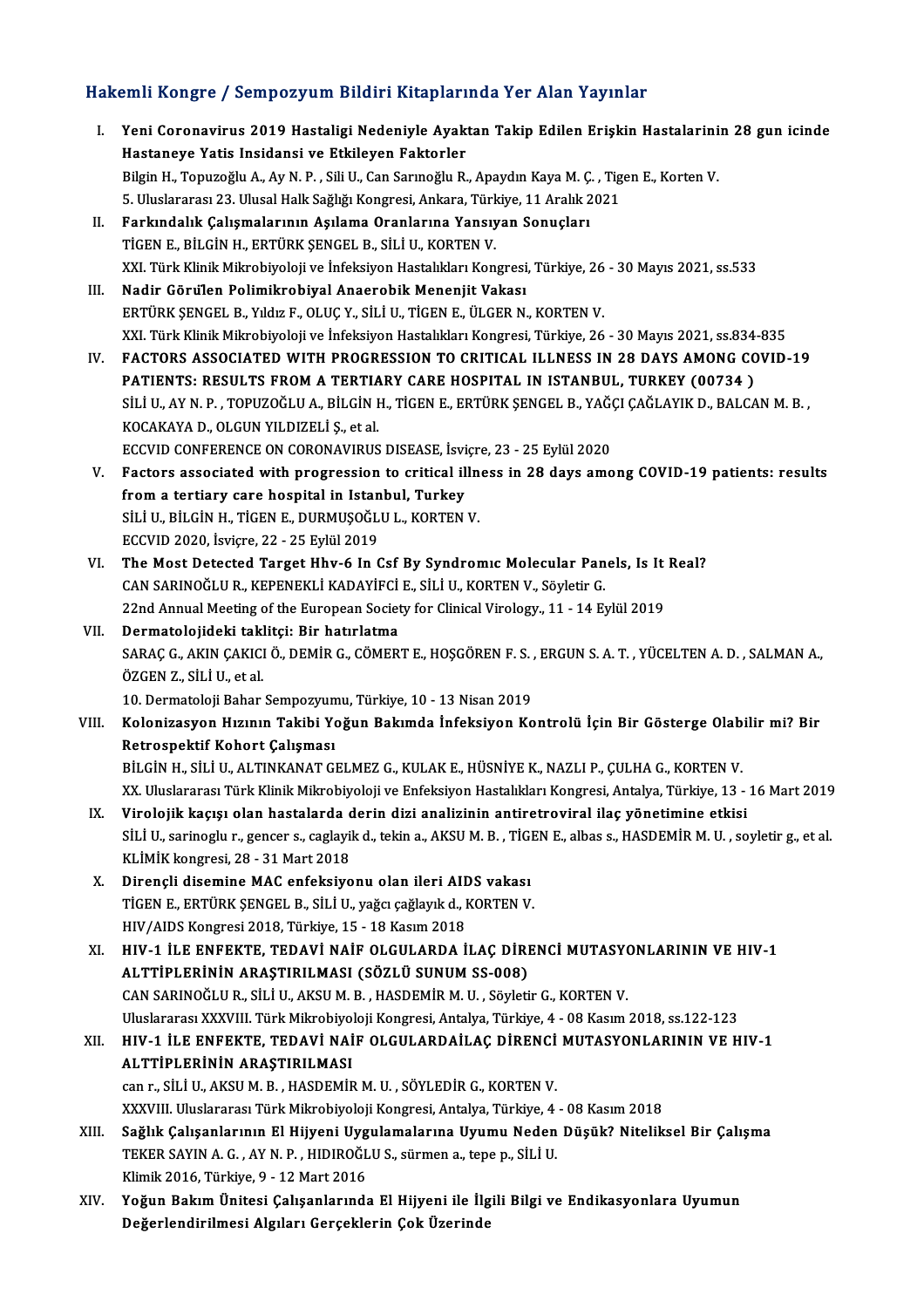SİLİ U., Bilgin H., HIDIROĞLU S., AYN.P.

SİLİ U., Bilgin H., HIDIROĞLU S., AY N. P.<br>KLİMİK 2016 30. Yıl Kurultayı, 9-12 Mart 2016 Antalya, 9 - 12 Mart 2016<br>Asil veğun bakım ünitelerinde kullanılan leringesken bladelerind

SİLİ U., Bilgin H., HIDIROĞLU S., AY N. P.<br>KLİMİK 2016 30. Yıl Kurultayı, 9-12 Mart 2016 Antalya, 9 - 12 Mart 2016<br>XV. Acil yoğun bakım ünitelerinde kullanılan laringoskop bladelerindeki mikroorganizma kolonizasyon<br>dun KLİMİK 2<br>Acil yoğu<br>durumu<br>KARADAÇ Acil yoğun bakım ünitelerinde kullanılan laringoskop bladelerindeki mikroor<br>durumu<br>KARADAĞ H., PEKRU Y., NAZLI P., ÇULHA G., SİLİ U., ALTINKANAT GELMEZ G., ÇIRAK A.<br>9. Uluslararası Katılımlı Starilizasyon Dazanfaksiyon Kon durumu<br>KARADAĞ H., PEKRU Y., NAZLI P., ÇULHA G., SİLİ U., ALTINKANAT GELMEZ G., ÇIRAK A.<br>9. Uluslararası Katılımlı Sterilizasyon Dezenfeksiyon Kongresi, Antalya, Türkiye, 2 - 06 Aralık 2015

KARADAĞ H., PEKRU Y., NAZLI P., ÇULHA G., SİLİ U., ALTINKANAT GELMEZ G., ÇIRAK A.<br>9. Uluslararası Katılımlı Sterilizasyon Dezenfeksiyon Kongresi, Antalya, Türkiye, 2 - 06 Aralık 2015<br>XVI. Acil ve yoğun bakım ünitelerin 9. Uluslararası Katılımlı St<br>Acil <mark>ve yoğun bakım ü</mark>l<br>kolonizasyon durumu<br>Karadas H. Bakru V. Bax Acil ve yoğun bakım ünitelerinde kullanılan laringoskop bladelerind<br>kolonizasyon durumu<br>Karadag H., Pekru Y., Pazar N., Culha G., SİLİ U., Altinkanat Gelmez G., Cirak A.<br>9. Uluslararası Katılımlı Dezenfeksiyon ve Sterilize <mark>kolonizasyon durumu</mark><br>Karadag H., Pekru Y., Pazar N., Culha G., SİLİ U., Altinkanat Gelmez G., Cirak A.<br>9. Uluslararası Katılımlı Dezenfeksiyon ve Sterilizasyon Kongresi, Türkiye, 2 - 06 Aralık 2015<br>2014 yılı hastanamirda

Karadag H., Pekru Y., Pazar N., Culha G., SİLİ U., Altinkanat Gelmez G., Cirak A.<br>9. Uluslararası Katılımlı Dezenfeksiyon ve Sterilizasyon Kongresi, Türkiye, 2 - 06 Aralık 2015<br>XVII. 2014 yılı hastanemizde meydana gelen ke 9. Uluslararası Katılımlı Dezenfeksiyon ve Sterilizasyon<br>2014 yılı hastanemizde meydana gelen kesici del<br>Pazar N., Pekru Y., Karadag H., Culha G., SİLİ U., Cirak A.<br>9. Uluslararası Katılımlı Dezenfeksiyon ve Sterilizasyon 2014 yılı hastanemizde meydana gelen kesici delici alet yaralanmalarının değerler<br>Pazar N., Pekru Y., Karadag H., Culha G., SİLİ U., Cirak A.<br>9. Uluslararası Katılımlı Dezenfeksiyon ve Sterilizasyon Kongresi, Türkiye, 2 -

Pazar N., Pekru Y., Karadag H., Culha G., SİLİ U., Cirak A.<br>9. Uluslararası Katılımlı Dezenfeksiyon ve Sterilizasyon Kongresi, Türkiye, 2 - 06 Aralık 2015<br>XVIII. İnfeksiyonlarda Antibiyotik Tedavisini Kısaltmak Mümkün mü T 9. Ulus<br><mark>İnfeks</mark><br>SİLİ U.<br>Türk K İnfeksiyonlarda Antibiyotik Tedavisini Kısaltmak Mümkün mü Toplum Kökenli Pnömoniler<br>SİLİ U.<br>Türk Klinik Mikrobiyoloji ve İnfeksiyon Hastalıkları Derneği (KLİMİK), Aylık Toplantılar-İstanbul, Türkiye, 24 Kasım

SİLİ U<br>Türk I<br>2015<br>Karba Türk Klinik Mikrobiyoloji ve İnfeksiyon Hastalıkları Derneği (KLİMİK), Aylık Toplantılar-İstanbul, Türkiye, 24<br>2015<br>XIX. Karbapenemlere dirençli Bacteroides fragilis grubu bakterilerin varlığını araştırmak için rektal<br>

2015<br>Karbapenemlere dirençli Bac<br>sürüntü örnekleriyle tarama<br>Akrül Ö. Ülser N. Altrekenst Cek Karbapenemlere dirençli Bacteroides fragilis grubu bakterilerin varlığını araştır<br>sürüntü örnekleriyle tarama<br>Akgül Ö., Ülger N., Altınkanat Gelmez G., Bilgin H., Özaydın A. N. , Sili U., Korten V., Söyledir G.<br><sup>2. Ulugel </sup>

sürüntü örnekleriyle tarama<br>Akgül Ö., Ülger N., Altınkanat Gelmez G., Bilgin H., Özaydın A. N. , Sili U., Korten V., Söyledir G.<br>3. Ulusal Klinik Mikrobiyoloji Kongresi, Antalya, Türkiye, 18 - 22 Kasım 2015

XX. KARBAPENEMLERE DIRENÇLI BACTEROIDES FRAGILISGRUBU BAKTERILERIN VARLIĞINI 3. Ulusal Klinik Mikrobiyoloji Kongresi, Antalya, Türkiye, 18 - 22 Kasım 2<br>KARBAPENEMLERE DIRENÇLI BACTEROIDES FRAGILISGRUBU |<br>ARAŞTIRMAK IÇINREKTAL SÜRÜNTÜ ÖRNEKLERIYLE TARAMA<br>Akril ö. ÜLCEP N. ALTINKANAT CELMEZ C. PİLCİN KARBAPENEMLERE DIRENÇLI BACTEROIDES FRAGILISGRUBU BAKTERILERIN VARLIĞINI<br>ARAŞTIRMAK IÇINREKTAL SÜRÜNTÜ ÖRNEKLERIYLE TARAMA<br>akgülö., ÜLGER N., ALTINKANAT GELMEZ G., BİLGİN H., ÖZAYDIN A. N. , KORTEN V., SİLİ U., Söyletir G. ARAŞTIRMAK IÇINREKTAL SÜRÜN<br>akgül ö., ÜLGER N., ALTINKANAT GELN<br>KLIMUD, Türkiye, 18 - 22 Kasım 2015<br>Konforans 5 HIV, AIDS Dirensin Kl

akgül ö., ÜLGER N., ALTINKANAT GELMEZ G., BİLGİN<br>KLIMUD, Türkiye, 18 - 22 Kasım 2015<br>XXI. Konferans 5 HIV AIDS Direncin Klinik Yorumu<br>stri U KLIMUD, Türkiye, 18 - 22 Kasım 2015<br>Konferans 5 HIV AIDS Direncin Klinik Yorumu<br>SİLİ U.

Klinik HIV/AIDS Sempozyumu, Türkiye, 12 - 15 Kasım 2015

SİLİ U.<br>Klinik HIV/AIDS Sempozyumu, Türkiye, 12 -<br>XXII. Olgu sunumu HIV li hastada CMV koliti<br>sittu Klinik l<br>Olgu s<br>SİLİ U.<br>Türkü SİLİ U.<br>Türkiye Enfeksiyon Hastalıkları ve Klinik Mikrobiyoloji Uzmanlık Derneği (EKMUD), 2015-2016 İstanbul Günleri, SİLİ U.<br>Türkiye Enfeksiyon Hastalıkları ve Klinik Mikrobiyoloji Uzmanl<br>Problemli Olgularla HIV Enfeksiyonu, Türkiye, 03 Kasım 2015<br>An Quthnook with Colistin and Carbanonom Bosistant K

XXIII. An Outbreak with Colistin and Carbapenem Resistant Klebsiella pneumoniae in an Intensive Care<br>Unit Prob<br><mark>An O</mark><br>Unit<br>sit i t An Outbreak with Colistin and Carbapenem Resistant Klebsiella pneumoniae in an Intensive Care<br>Unit<br>SİLİ U., Tekin A., Karadağ H., Altınkanat G., Gül F., BİLGİLİ B., Arslantaş M. K. , AY N. P. , Söyletir G., CİNEL İ. H. , e

Unit<br>SİLİ U., Tekin A., Karadağ H., .<br>ID Week, 22 - 25 Ekim 2015<br>Outhreak with Colistin an SİLİ U., Tekin A., Karadağ H., Altınkanat G., Gül F., BİLGİLİ B., Arslantaş M. K. , AY N. P. , Söyletir G., CİNEL İ. H. , et a<br>ID Week, 22 - 25 Ekim 2015<br>XXIV. Qutbreak with Colistin and Carbapenem Resistant Klebsiella pne

ID Week, 22 - 25 Ekim 2015<br>Outbreak with Colistin and Carbapenem Resistant Klebsiella pneumoniae in an Intensive Care Un<br>SİLİ U., TEKİN A., KARADAĞ H., ALTINKANAT GELMEZ G., GÜL F., ARSLANTAŞ M. K. , SÖYLEDİR G., CİNEL İ. Outbreak<br>SİLİ U., TEK<br>KORTEN V.<br>IDWeek Se SİLİ U., TEKİN A., KARADAĞ H., ALTINKANAT GELMEZ G., GÜL F., *f*<br>KORTEN V.<br>IDWeek, San Diego, Amerika Birleşik Devletleri, 7 - 11 Ekim 2015<br>Pirana gelişti ne yanayım Otunum HIV Enfeksiyeny

- KORTEN V.<br>IDWeek, San Diego, Amerika Birleşik Devletleri, 7 11 Ekir<br>XXV. Direnç gelişti ne yapayım Oturum HIV Enfeksiyonu<br>Siti U IDWee<br><mark>Diren</mark><br>SİLİ U.<br>Türkü. Direnç gelişti ne yapayım Oturum HIV Enfeksiyonu<br>SİLİ U.<br>Türkiye Enfeksiyon Hastalıkları ve Klinik Mikrobiyoloji Uzmanlık Derneği (EKMUD), Edirne Enfeksiyon Akademisi, SİLİ U.<br>Türkiye Enfeksiyon Hastalıkları ve Kl<br>Edirne, Türkiye, 22 - 24 Mayıs 2015<br>Sussessaful Cantral of an Quthres Türkiye Enfeksiyon Hastalıkları ve Klinik Mikrobiyoloji Uzmanlık Derneği (EKMUD), Edirne Enfeksiyon Akademisi,<br>Edirne, Türkiye, 22 - 24 Mayıs 2015<br>XXVI. Successful Control of an Outbreak with Carbapenem-Resistant Klebsiell
- Edirne, Türkiye, 22 24 Mayıs 2015<br>Successful Control of an Outbreak with Carbapenem-Res<br>Surveillance in a University Hospital Intensive Care Unit<br>CÜLE PH CULP Holiloğlu M-SH II Karadağ H-CİNEL İ H Surveillance in a University Hospital Intensive Care Unit GÜL F., BİLGİLİ B., Haliloğlu M., SİLİ U., Karadağ H., CİNEL İ. H. Surveillance in a University Hospital Intensive Care Unit<br>GÜL F., BİLGİLİ B., Haliloğlu M., SİLİ U., Karadağ H., CİNEL İ. H.<br>20.İnternational İntensive Care Symposium, İstanbul, Türkiye, 8 - 09 Mayıs 2015<br>Saneoning of nast GÜL F., BİLGİLİ B., Haliloğlu M., SİLİ U., Karadağ H., CİNEL İ. H.<br>20.İnternational İntensive Care Symposium, İstanbul, Türkiye, 8 - 09 Mayıs 2015<br>XXVII. Screening of rectal swabs for carbapenem resistant Bacteroides fragi
- 20.İnternational İntensive Care Symposium, İstanbul, Türkiye, 8 09 Mayıs 2015<br>Screening of rectal swabs for carbapenem resistant Bacteroides fragilis group bacteria<br>ÜLGER N., Öncü A., ALTINKANAT GELMEZ G., Karaaslan A., S<mark>creening of r</mark>e<br>ÜLGER N., Öncü<br>KORTEN V., et al.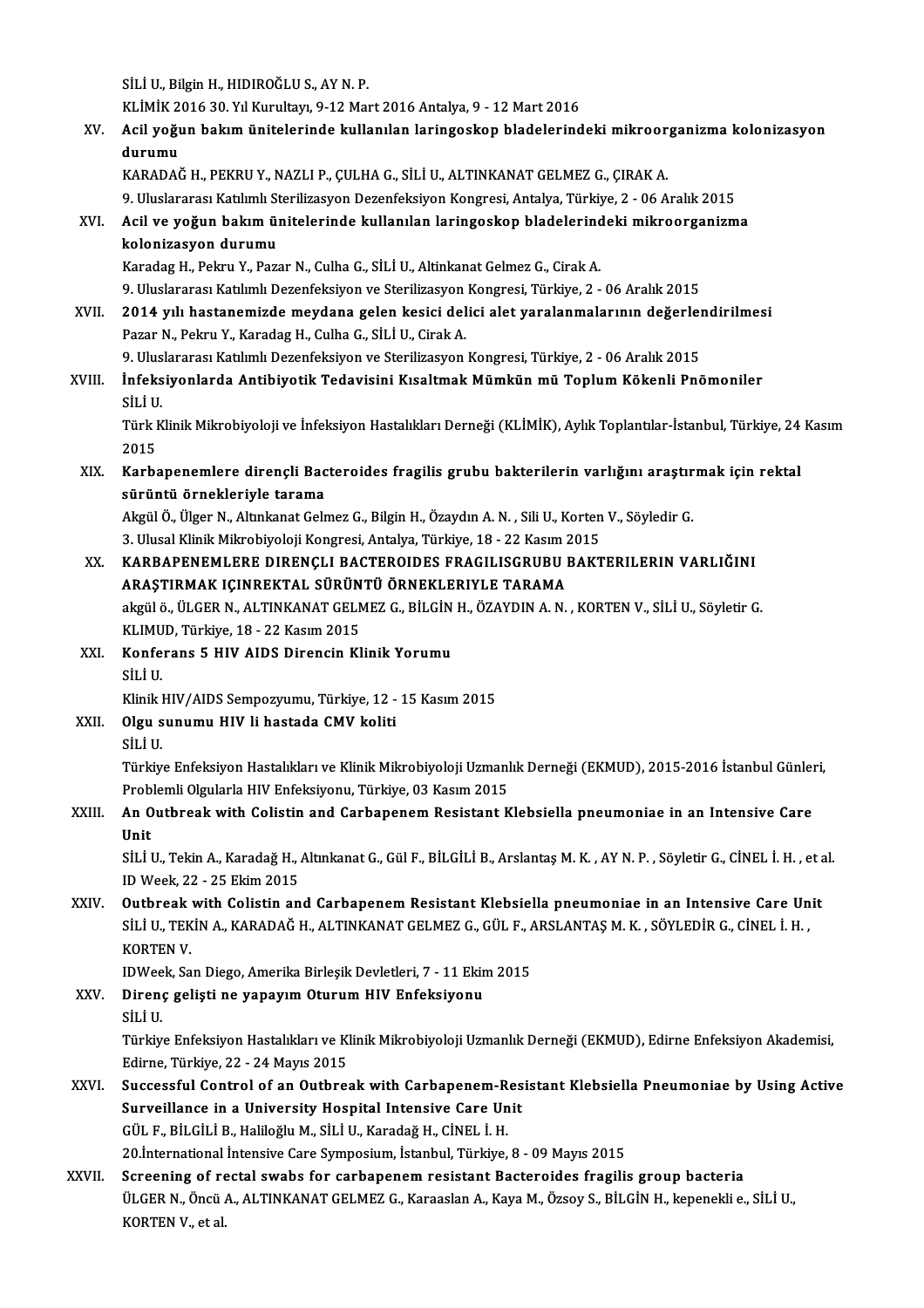ECCMID2015,25 -28Nisan2015 XXVIII. Screening of rectal swabs for carbapenem resistant Bacteroides fragilis group bacteria ECCMID 2015, 25 - 28 Nisan 2015<br>Screening of rectal swabs for carbapenem resistant Bacteroides fragilis group bacteria<br>ÜLGER N., AKGÜL Ö., ALTINKANAT GELMEZ G., KARASLAN A., KAYA M., ÖZSOY S., BİLGİN H., KEPENEKLİ E., SİLİ Screening of re<br>ÜLGER N., AKGÜ<br>SOYSAL A., et al.<br>25th Euroneen ( ÜLGER N., AKGÜL Ö., ALTINKANAT GELMEZ G., KARASLAN A., KAYA M., ÖZSOY S., BİLGİN H., KEPENEKLİ E., SİLİ U.<br>SOYSAL A., et al.<br>25th European Congress of Clinical Microbiology and Infectious Diseases, Copenhagen, Danimarka, 2 SOYSAL A., et al.<br>25th European Congress of Clinical Microbiology and Infectious Diseases, Copenhagen, Danimarka, 25 - 28 Nisan<br>2015 25th European Congress of Clinical Microbiology and Infectious Diseases, Copenhagen, Danimarka, 25 - 28 Nis<br>2015<br>XXIX. Kalp ve Damar Cerrahi Yoğun Bakım Ünitesinde Sağlık Hizmeti ile İlişkili Gelişen İnfeksiyonlar ve<br>Etken 2015<br>Kalp ve Damar<br>Etken Dağılımı<br>PEKPU V. BAZAR Kalp ve Damar Cerrahi Yoğun Bakım Ünitesinde Sağlık H<br>Etken Dağılımı<br>PEKRU Y., PAZAR N., KARADAĞ H., ÇULHA G., SİLİ U., KORTEN V.<br>Hastana İnfaksiyanları Fğitim Pragramı İstanbul Türkiya 9, 12 Etken Dağılımı<br>PEKRU Y., PAZAR N., KARADAĞ H., ÇULHA G., SİLİ U., KORTEN V.<br>Hastane İnfeksiyonları Eğitim Programı, İstanbul, Türkiye, 9 - 12 Nisan 2015<br>Anastari ve Beanimasyon Yoğun Bakım Ünitesi Sağlık Hirmeti ile İlis PEKRU Y., PAZAR N., KARADAĞ H., ÇULHA G., SİLİ U., KORTEN V.<br>Hastane İnfeksiyonları Eğitim Programı, İstanbul, Türkiye, 9 - 12 Nisan 2015<br>XXX. Anestezi ve Reanimasyon Yoğun Bakım Ünitesi Sağlık Hizmeti ile İlişkili Gel Hastane İnfeksiyonl<br>Anestezi ve Reani<br>Etken Dağılımları<br>KARADAČ U. PEKRI Anestezi ve Reanimasyon Yoğun Bakım Ünitesi Sağlık Hizmeti ile İlişkili Gelişen İr<br>Etken Dağılımları<br>KARADAĞ H., PEKRU Y., ÇULHA G., PAZAR N., SİLİ U., KORTEN V., ARSLANTAŞ M., CİNEL İ. H.<br>Hastana İnfaksiyanları Fğitim Pra <mark>Etken Dağılımları</mark><br>KARADAĞ H., PEKRU Y., ÇULHA G., PAZAR N., SİLİ U., KORTEN V., ARSLANTAŞ<br>Hastane İnfeksiyonları Eğitim Programı, İstanbul, Türkiye, 9 - 12 Nisan 2015<br>Pir Üniversite Hastanesinde 2014 Yılı Abdeminal Hista KARADAĞ H., PEKRU Y., ÇULHA G., PAZAR N., SİLİ U., KORTEN V., ARSLANTAŞ M., CİNEL İ. H.<br>Hastane İnfeksiyonları Eğitim Programı, İstanbul, Türkiye, 9 - 12 Nisan 2015<br>XXXI. Bir Üniversite Hastanesinde 2014 Yılı Abdominal His Hastane İnfeksiyonları Eğitim Program<br>Bir Üniversite Hastanesinde 2014<br>İnfeksiyon Hızı ve Etken Dağılımı<br>PAZAR N. PEKRILY, KARADAĞ H. CU Bir Üniversite Hastanesinde 2014 Yılı Abdomi<br>İnfeksiyon Hızı ve Etken Dağılımı<br>PAZAR N., PEKRU Y., KARADAĞ H., ÇULHA G., SİLİ U.<br>Hastana İnfeksiyonları Eğitim Prostamı, İstanbul Tü İnfeksiyon Hızı ve Etken Dağılımı<br>PAZAR N., PEKRU Y., KARADAĞ H., ÇULHA G., SİLİ U.<br>Hastane İnfeksiyonları Eğitim Programı, İstanbul, Türkiye, 9 - 12 Nisan 2015 PAZAR N., PEKRU Y., KARADAĞ H., ÇULHA G., SİLİ U.<br>Hastane İnfeksiyonları Eğitim Programı, İstanbul, Türkiye, 9 - 12 Nisan 2015<br>XXXII. Pediatri Yoğun Bakım Ünitesi İnvaziv Araç İlişkili İnfeksiyon Hızı ve Etken Dağılıml ÇULHAG.,KARADAĞH.,PEKRUY.,PAZARN.,SİLİU.,KORTENV. Pediatri Yoğun Bakım Ünitesi İnvaziv Araç İlişkili İnfeksiyon Hızı ve<br>ÇULHA G., KARADAĞ H., PEKRU Y., PAZAR N., SİLİ U., KORTEN V.<br>Hastane İnfeksiyonları Eğitim Programı, İstanbul, Türkiye, 9 - 12 Nisan 2015<br>Özel Hasta Cru XXXIII. Özel Hasta Gruplarında Klinik Seyir Oturum CMV İnfeksiyonlarında Güncel Durum<br>SİLİ U. Hastane İnfeksiyonları Eğitim Programı, İstanbul, Türkiye, 9 - 12 Nisan 2015 Özel Hasta Gruplarında Klinik Seyir Oturum CMV İnfeksiyonlarında Güncel Durum<br>SİLİ U.<br>17. Türk Klinik Mikrobiyoloji ve İnfeksiyon Hastalıkları Kongresi (KLİMİK), Antalya, Türkiye, 25 - 29 Mart 2015<br>Anti HCV poritif HCV PNA SİLİ U.<br>17. Türk Klinik Mikrobiyoloji ve İnfeksiyon Hastalıkları Kongresi (KLİMİK), Antalya, Türkiye, 25 - 29 |<br>XXXIV. Anti HCV pozitif HCV RNA negatif olgularda HCV spesifik T lenfosit yanıtının saptanması<br>1994-ci i U Anti HCV pozitif HCV RNA negatif olgularda HCV spesifik T lenfosit yanıtının saptanması SİLİ U., KAYA A., AYDIN S., HONDUR N., MERT A., TABAKÖ.F.,ÖZARASR.,ÖZTÜRKR. 17.TürkKlinikMikrobiyolojive İnfeksiyonHastalıklarıKongresi (KLİMİK),Antalya,Türkiye,25 -29Mart2015 SİLİ U., KAYA A., AYDIN S., HONDUR N., MERT A., TABAK Ö.<br>17. Türk Klinik Mikrobiyoloji ve İnfeksiyon Hastalıkları Koı<br>XXXV. Sitomegalovirus CMV HIV ve Fırsatçı Enfeksiyonlar<br>sit tu 17. Tür<br>Sitome<br>SİLİ U.<br>Türkü Sitomegalovirus CMV HIV ve Fırsatçı Enfeksiyonlar<br>SİLİ U.<br>Türkiye Enfeksiyon Hastalıkları ve Klinik Mikrobiyoloji Uzmanlık Derneği (EKMUD), 2014-2015 İstanbul<br>Tenlartları İstanbul Türkiye 05 Mart 2015 SİLİ U.<br>Türkiye Enfeksiyon Hastalıkları ve Klinik Mikı<br>Toplantıları, İstanbul, Türkiye, 05 Mart 2015<br>Ultra denin digi analig yöntemi ile HW 1 XXXVI. Ultra derin dizi analiz yöntemi ile HIV 1 ilaç direncinin saptanması Toplantıları, İstanbul, Türkiye, 05 Mart 2015<br>Ultra derin dizi analiz yöntemi ile HIV 1 ilaç direncinin saptanması<br>SİLİ U., AKSU M. B. , BİLGİN H., ALBAŞ S., ÜLGEN G., TAYLAN S., TİGEN E., HASDEMİR M. U. , SÖYLEDİR G., KOR UI<br>SII<br>V. SİLİ U., AKSU M. B. , BİLGİN H., ALBAŞ S., ÜLGEN G., TAYLAN S., TİG<br>V.<br>Klinik HIV/AIDS Sempozyumu, İzmir, Türkiye, 21 - 23 Kasım 2014<br>2013 Yılı Dabili Yağıya Balum Ünitesi İnvasiy Anas İliskili İr V.<br>Klinik HIV/AIDS Sempozyumu, İzmir, Türkiye, 21 - 23 Kasım 2014<br>XXXVII. 2013 Yılı Dahili Yoğun Bakım Ünitesi İnvaziv Araç İlişkili İnfeksiyon Hızı ve Etken Dağılımları<br>RAZAR N, REKRILY, KARADAĞ H, CULHA C, SİLİ U, KA Klinik HIV/AIDS Sempozyumu, İzmir, Türkiye, 21 - 23 Kasım 2014<br>2013 Yılı Dahili Yoğun Bakım Ünitesi İnvaziv Araç İlişkili İnfeksiyon H<br>PAZAR N., PEKRU Y., KARADAĞ H., ÇULHA G., SİLİ U., KARAKURT S., KORTEN V.<br>11 Hlusal Dah 2013 Yılı Dahili Yoğun Bakım Ünitesi İnvaziv Araç İlişkili İnfeksiyon Hızı ve Etken Dağı<br>PAZAR N., PEKRU Y., KARADAĞ H., ÇULHA G., SİLİ U., KARAKURT S., KORTEN V.<br>11. Ulusal Dahili ve Cerrahi Bilimler Yoğun Bakım Kongresi, PAZAR N., PEKRU Y., KARADAĞ H., ÇULHA G., SİLİ U., KARAKURT S., KORTEN V.<br>11. Ulusal Dahili ve Cerrahi Bilimler Yoğun Bakım Kongresi, Antalya, Türkiye, 12 - 15 Kasım 2014<br>XXXVIII. 2013 Yılı Hastanemiz Yoğun Bakım Üniteleri 11. Ulusal Dahili ve C<br>2013 Yılı Hastaner<br>Değerlendirilmesi<br>KARADAĞ U. PEKRI KARADAĞH.,PEKRUY.,PAZARN.,ÇULHAG.,SİLİU.,ÇAKIRS. De<mark>ğerlendirilmesi</mark><br>KARADAĞ H., PEKRU Y., PAZAR N., ÇULHA G., SİLİ U., ÇAKIR S.<br>11. Ulusal Dahili ve Cerrahi Bilimler Yoğun Bakım Kongresi, Antalya, Türkiye, 12 - 15 Kasım 2014<br>Pir Üniversite Hastanesi Yoğun Bakım Üniteler KARADAĞ H., PEKRU Y., PAZAR N., ÇULHA G., SİLİ U., ÇAKIR S.<br>11. Ulusal Dahili ve Cerrahi Bilimler Yoğun Bakım Kongresi, Antalya, Türkiye, 12 - 15 Kasım 2014<br>XXXIX. Bir Üniversite Hastanesi Yoğun Bakım Ünitelerinde Göre 11. Ulusal Dahili ve Cerrahi Bilimler Yoğun Bakım Kongresi, Aı<br>Bir Üniversite Hastanesi Yoğun Bakım Ünitelerinde Gö:<br>Konusundaki Tutum ve İnançlarının Değerlendirilmesi<br>TEKER SAVIN A.C. AY N.B. HIDIROĞLU S. Gürman a. tanan Bir Üniversite Hastanesi Yoğun Bakım Ünitelerinde Görev Yap<br>Konusundaki Tutum ve İnançlarının Değerlendirilmesi<br>TEKER SAYIN A.G., AY N.P., HIDIROĞLU S., sürmen a., tepe p., SİLİ U.<br>17 Hlucel Hall: Sağlığı Kongresi, Antalya Konusundaki Tutum ve İnançlarının Değerlendirilmesi<br>17. URKER SAYIN A. G. , AY N. P. , HIDIROĞLU S., sürmen a., tepe p., SİLİ U.<br>17. Ulusal Halk Sağlığı Kongresi, Antalya, Türkiye, 20 - 24 Ekim 2014 TEKER SAYIN A. G. , AY N. P. , HIDIROĞLU S., sürmen a., tepe p., SİLİ U.<br>17. Ulusal Halk Sağlığı Kongresi, Antalya, Türkiye, 20 - 24 Ekim 2014<br>XL. BİR ÜNİVERSİTE HASTANESİ YOĞUN BAKIM ÜNİTELERİNDE GÖREV YAPAN SAĞLIK ÇA 17. Ulusal Halk Sağlığı Kongresi, Antalya, Türkiye, 20 - 24 Ekim 2014<br>BİR ÜNİVERSİTE HASTANESİ YOĞUN BAKIM ÜNİTELERİNDE GÖREV YAPAN SAĞLIK ÇALIŞANLAI<br>EL HİJYENİ KONUSUNDAKİ TUTUM VE İNANÇLARININ DEĞERLENDİRİLMESİ – NİTELİK BİR ÜNİVI<br>EL HİJYEN<br>ÇALIŞMA<br>TEKER SAY EL HIJYENI KONUSUNDAKI TUTUM VE İNANÇLARININ DEĞERLENDIRILMESI – NITELIKSEL BIR<br>ÇALIŞMA<br>TEKER SAYIN A. G. , AY N. P. , HIDIROĞLU S., SÜRMEN A., TEPE P., SİLİ U. 17.ULUSALHALKSAĞLIĞIKONGRESİ,Edirne,Türkiye,20 -24Ekim2014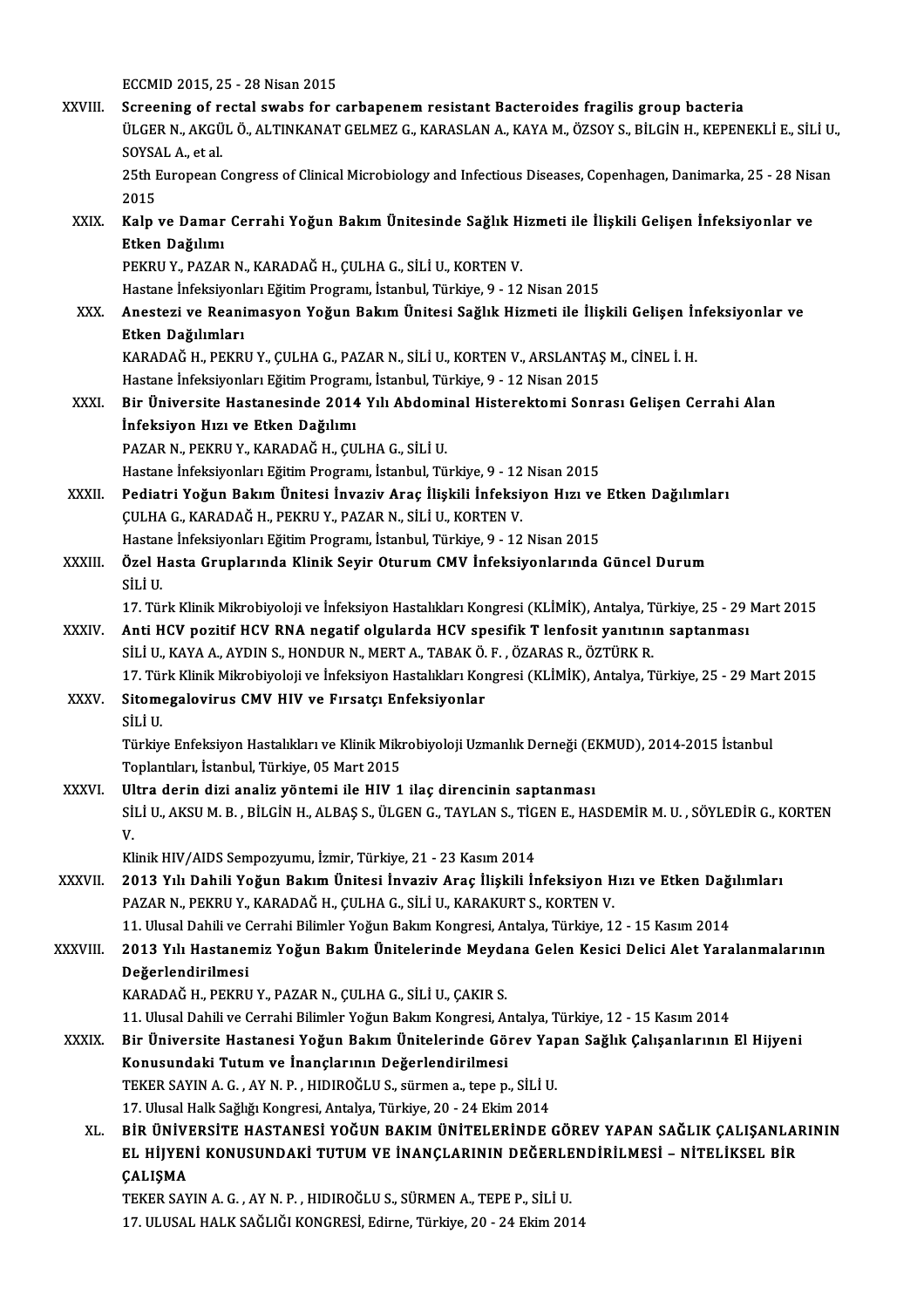| XLI.    | Bir üniversite hastanesi yoğun bakım ünitelerinde görev yapan sağlık çalışanlarının el hijyeni                         |
|---------|------------------------------------------------------------------------------------------------------------------------|
|         | konusundaki tutum ve inançlarının değerlendirilmesi niteliksel bir çalışma                                             |
|         | TEKER A. G., AY N. P., HIDIROĞLU S., SÜRMEN A., TEPE P., SİLİ U.                                                       |
|         | 17. Ulusal Halk Sağlığı Kongresi, Edirne, Türkiye, 20 - 24 Ekim 2014                                                   |
| XLII.   | COMPLIANCE OF HEALTH CARE WORKERS WITH HAND HYGIENEPRACTICES IN NEONATAL AND                                           |
|         | PEDIATRIC INTENSIVE CARE UNITS OVERTOBSERVATION                                                                        |
|         | KARAASLAN A., ATICI S., KEPENEKLI KADAYIFCI E., SILI U., SOYSAL A., BAKIR M.                                           |
|         | 32nd Annual Meeting of the European Society for Paediatric Infectious Diseases (ESPID 2014), Dublin, Ireland, 6 -      |
|         | 10 Mayıs 2014                                                                                                          |
| XLIII.  | Karbapenem dirençli Klebsiella pneumoniae enfeksiyonunda sürveyans çalışmamız                                          |
|         | GÜL F., BİLGİLİ B., EVRAN T., SİLİ U., KARADAĞ H., CİNEL İ. H.                                                         |
|         | 17. Ulusal Yoğun Bakım Kongresi, Antalya, Türkiye, 23 - 27 Nisan 2014                                                  |
| XLIV.   | Dahili Yoğun Bakım Ünitesi Sağlık Çalışanlarının El Hijyeni İle İlgili Bilgi Tutum ve Davranışları                     |
|         | SİLİ U., ERDOĞAN E., HIDIROĞLU S., PINAR A.                                                                            |
|         | 3. Ulusal Sağlık Bakımı ile İlişkili İnfeksiyonlar Simpozyumu (USBİS), İstanbul, Türkiye, 7 - 09 Mart 2014             |
| XLV.    | Hastane Çalışanlarında 2012 2013 Yılı Kesici Delici Alet Yaralanma Oranları                                            |
|         | PEKRU Y., KARADAĞ H., PAZAR N., ÇULHA G., SİLİ U.                                                                      |
|         | 3. Ulusal Sağlık Bakımı ile İlişkili İnfeksiyonlar Simpozyumu (USBİS), İstanbul, Türkiye, 7 - 09 Mart 2014             |
| XLVI.   | Bir Dahili Yoğun Bakim Ünitesi Sağlık Çalışanlarında El Hijyeni Davranışları                                           |
|         | SİLİ U., AYKANAT A., İBİŞLER A., AKTAŞ A., ÖZKAN E., ÖZDEMİR A., ASYA O., SAÇAKLI R., ERDOĞAN E., HIDIROĞLU            |
|         | S, et al.                                                                                                              |
|         | 16. Ulusal Halk Sağlığı Kongresi, Antalya, Türkiye, 27 - 31 Ekim 2013                                                  |
| XLVII.  | Bir Dahili Yoğun Bakım Ünitesi Sağlık Çalışanlarının El Hijyeni İle İlgili Bilgi Ve Tutumları                          |
|         | SİLİ U., İBİŞLER A., AYKANAT A., AKTAŞ A., BÖRKLÜ E., BAKKAL H., SEZGİN S., AKTAN R., ERDOĞAN E., HIDIROĞLU            |
|         | S, et al.                                                                                                              |
|         | 16. Ulusal Halk Sağlığı Kongresi, Antalya, Türkiye, 27 - 31 Ekim 2013                                                  |
| XLVIII. | Bir invazif pulmoner kandidiyazis olgusu                                                                               |
|         | BİLGİN H., SİLİ U., AYRANCI G., AHISKALI A. R., ÇİMŞİT C., DİRESKENELİ R. H., ODABAŞI Z., DURMUŞOĞLU L.,               |
|         | KORTEN V                                                                                                               |
|         | 10. Febril Nötropeni Simpozyumu, Ankara, Türkiye, 17 - 19 Mayıs 2013                                                   |
| XLIX.   | YBÜ de Enfeksiyon Kontrolü<br>SİLİ U                                                                                   |
|         |                                                                                                                        |
|         | Türk Toraks Derneği- Yoğun Bakım Ünitesi Hemşireliğinde Enfeksiyon Kontrolü Kursu, İstanbul, Türkiye, 11 Mayıs<br>2013 |
| L.      | Kemik iliği transplantlı hastada dissemine fuzaryozda vorikonazol tedavisi                                             |
|         | ZERDALI E., SILI U., METE B., SALTOĞLU N., ÖNGÖREN AYDIN Ş., SOYSAL T., FERHANOĞLU A. B.                               |
|         | 15. Türk Klinik Mikrobiyoloji ve İnfeksiyon Hastalıkları Kongresi (KLİMİK), Antalya, Türkiye, 23 - 27 Mart 2011        |
| LI.     | Kronik aktif hepatit B inaktif hepatit B ve kendiliğinden bağışıklık kazanan hepatit B olgularında                     |
|         | hücresel immünitenin ELISPOT testi le karşılaştırılması                                                                |
|         | ARSLAN F., ÖZARAS R., SİLİ U., KAYA A., SALTOĞLU N., ÖZTÜRK R., TABAK Ö. F., MERT A.                                   |
|         | 10. Ulusal Viral Hepatit Kongresi, Antalya, Türkiye, 1 - 04 Nisan 2010                                                 |
| LII.    | Anti HCV pozitif HCV RNA negatif olgularda HCV spesifik lenfosit yanıtının ELISPOT tekniği ile                         |
|         | gösterilmesi                                                                                                           |
|         | SİLİ U., AYDIN S., HONDUR N., SALTOĞLU N., ÖZTÜRK R., TABAK Ö. F., MERT A., ÖZARAS R.                                  |
|         | 10. Ulusal Viral Hepatit Kongresi, Antalya, Türkiye, 1 - 04 Nisan 2010                                                 |
| LIII.   | Bir Üniversite Hastanesinde Metisiline Dirençli Staphylococcus aureus MRSA Sürveyansı Retrospektif                     |
|         | Laboratuvara Dayalı Değerlendirme                                                                                      |
|         | SİLİ U., METE B., AYDIN S., HONDUR N., ÖZARAS R., SALTOĞLU N., MERT A., TABAK Ö. F. , ÖZTÜRK R., AYGÜN G.              |
|         | 24. ANKEM Kongresi, Türkiye, 29 Mart - 03 Nisan 2009                                                                   |
| LIV.    | Yoğun bakım ünitesi Pseudomonas ve Acinetobacter bakteremilerinde son üç yıldaki antimikrobiyal                        |
|         | duyarlılıklarının değerlendirilmesi                                                                                    |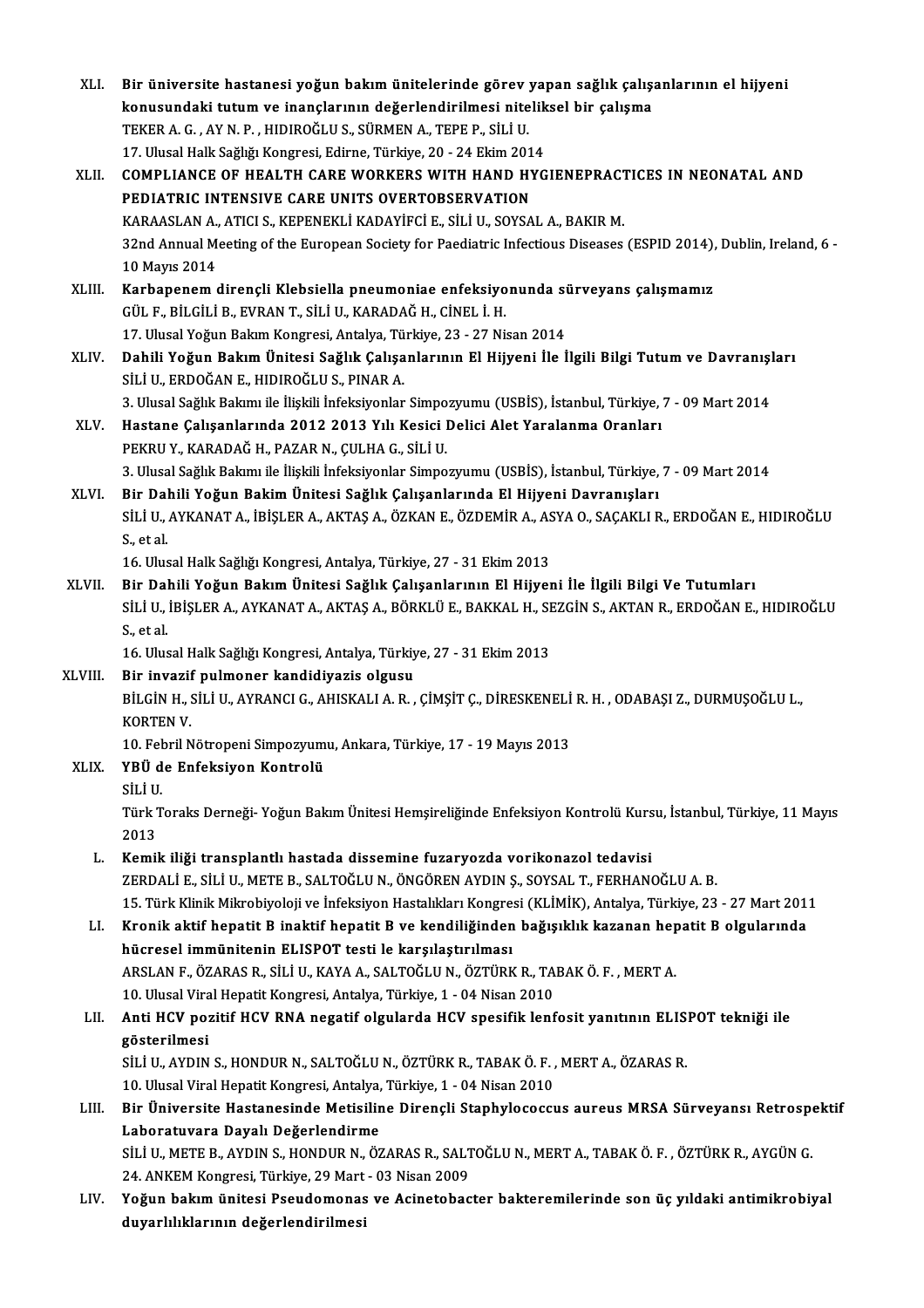KAYA A., SİLİ U., AYDIN S., METE B., YERLİKAYA E., SALTOĞLU N., ÖZARAS R., MERT A., HONDUR N., ÖZTÜRK R.<br>14. Türk Klinik Milmebiyeleji ve İnfeksiyen Hestelikler Konspesi (KLİMİK), Antekve Türkiye 25., 29 Mert 2006 KAYA A., SİLİ U., AYDIN S., METE B., YERLİKAYA E., SALTOĞLU N., ÖZARAS R., MERT A., HONDUR N., ÖZTÜRK R.<br>14. Türk Klinik Mikrobiyoloji ve İnfeksiyon Hastalıkları Kongresi (KLİMİK)., Antalya, Türkiye, 25 - 29 Mart 2009<br>Knon KAYA A., SİLİ U., AYDIN S., METE B., YERLİKAYA E., SALTOĞLU N., Ö<br>14. Türk Klinik Mikrobiyoloji ve İnfeksiyon Hastalıkları Kongresi (K<br>LV. Kronik Lenfositik Lösemili Hastada Nokardia Beyin Apsesi<br>1998 - VANUE SİLİLL SALTOĞ

- 14. Türk Klinik Mikrobiyoloji ve İnfeksiyon Hastalıkları Kongresi (KLİMİK)., Antalya, Türkiye, 25 29 Mart 2009<br><mark>Kronik Lenfositik Lösemili Hastada Nokardia Beyin Apsesi</mark><br>VANLI E., SİLİ U., SALTOĞLU N., METE B., ÖZARAS R. Kronik Lenfositik Lösemili Hastada Nokardia Beyin Apsesi<br>VANLI E., SİLİ U., SALTOĞLU N., METE B., ÖZARAS R., MERT A., TABAK Ö. F. , KAYNAR M., HONDUR N., ÖZTÜRK R<br>14. Türk Klinik Mikrobiyoloji ve İnfeksiyon Hastalıkları Ko 14. Türk Klinik Mikrobiyoloji ve İnfeksiyon Hastalıkları Kongresi (KLİMİK), Antalya, Türkiye, 25 - 29 Mart 2009<br>LVI. Cerrahpaşa Tıp Fakültesi Enfeksiyon Hastalıkları ve Klinik Mikrobiyoloji AD Laboratuvarında
- 14. Türk Klinik Mikrobiyoloji ve İnfeksiyon Hastalıkları Kongresi (KLİMİK), Antalya, Türkiye, 25 29 Mart 2009<br>Cerrahpaşa Tıp Fakültesi Enfeksiyon Hastalıkları ve Klinik Mikrobiyoloji AD Laboratuvarında<br>Hemokültür Örnekle Cerrahpaş<mark>:</mark><br>Hemokültü<br>Durumları<br>AVDIN S. Sİ Hemokültür Örneklerinden İzole Edilen Pseudomonas ve Acinetobacter Türle<br>Durumları<br>AYDIN S., SİLİ U., METE B., ÖZARAS R., SALTOĞLU N., TABAK Ö. F. , MERT A., ÖZTÜRK R.<br>8. Antimilerebik Kometereni Cünleri Türkiye 3., 04 Nis

Durumları<br>AYDIN S., SİLİ U., METE B., ÖZARAS R., SALTOĞLU N., TABAK Ö. F. , MERT A., ÖZTÜRK R.<br>8. Antimikrobik Kemoterapi Günleri, Türkiye, 2 - 04 Nisan 2008

- AYDIN S., SİLİ U., METE B., ÖZARAS R., SALTOĞLU N., TABAK Ö. F. , MERT A., ÖZTÜRK R.<br>8. Antimikrobik Kemoterapi Günleri, Türkiye, 2 04 Nisan 2008<br>LVII. Metisiline dirençli Stapylococcus aureus MRSA suşlarında vankomisin 8. Antimikrobik Kemoterapi Günleri, Tür<br>Metisiline dirençli Stapylococcus au<br>heterojen VISA hVISA araştırılması<br>VII MAZ M. ERDOČAN R. SİLİ IL VANLI Metisiline dirençli Stapylococcus aureus MRSA suşlarında vankomisin intermediate S aur<br>heterojen VISA hVISA araştırılması<br>YILMAZ M., ERDOĞAN B., SİLİ U., VANLI E., ARSLAN F., ÖZARAS R., MERT A., TABAK Ö. F. , ÖZTÜRK R.<br>21. heterojen VISA hVISA araştırılması<br>21.ANAZ M., ERDOĞAN B., SİLİ U., VANLI E., ARSLAN F., ÖZARAS R., MERT A., TABAK Ö. F. , ÖZTÜRK R.<br>21. ANKEM Klinikler ve Tıp Bilimleri Kongresi, Antalya, Türkiye, 4 - 08 Haziran 2006
- LVIII. T cell immunotherapy for adenoviral infections of stem cell transplant recipients 21. ANKEM Klinikler ve Tıp Bilimleri Kongresi, Antalya, Türkiye, 4 - 08 Haziran 2006<br>T cell immunotherapy for adenoviral infections of stem cell transplant recipients<br>LEEN A., MYERS D., SİLİ U., HULS M., BUZA E., LEUNG K., T cell immunotherapy for adenoviral infections of stem cell transplant recipients<br>LEEN A., MYERS D., SİLİ U., HULS M., BUZA E., LEUNG K., CARRUM G., WEISS H., GEE A., KRANCI<br>International Society for Cellular Therapy, Alma LEEN A., MYERS D., SİLİ U., HULS M., BUZA E., LEUNG K., CARRUM G., WEISS H., GEE A., KRANCE R., et<br>International Society for Cellular Therapy, Almanya, 24 - 27 Mayıs 2006, cilt.1062, ss.104-115<br>LIX. The clinical use of don
- International Society for Cellular Therapy, Almanya, 24 27 Mayıs 2006, cilt.1062, ss.104-115<br>The clinical use of donor derived virus specific cytotoxic T lymphocytes reactive against<br>cytomegalovirus CMV adenovirus and Ep The clinical use of donor derived virus specific cytotoxic T lymphocytes reactive against<br>cytomegalovirus CMV adenovirus and Epstein Barr virus EBV<br>MYERS D., LEEN A., SİLİ U., HULS M., BUZA E., LEUNG K., CARRUM G., KRANCE cytomegalovirus CMV adenovirus and Epstein Barr virus EBV<br>MYERS D., LEEN A., SİLİ U., HULS M., BUZA E., LEUNG K., CARRUM G., KRANCE G., BRENNER M., ROONEY C., et :<br>47th Annual Meeting of the American Society of Hematology, MYERS D., LEEN A., SI<br>47th Annual Meeting<br>cilt.12, ss.1160-1166<br>Antiion Spesifik T I 47th Annual Meeting of the American Society of Hematology,<br>cilt.12, ss.1160-1166<br>LX. Antijen Spesifik T Lenfositlerle Adoptif İmmünoterapi<br>sit i H
- cilt.12,<br><mark>Antije</mark><br>SİLİ U.<br>21. U. Antijen Spesifik T Lenfositlerle Adoptif İmmünoterapi<br>SİLİ U.<br>31. Ulusal Hematoloji Kongresi, Antalya, Türkiye, 23 - 28 Eylül 2004<br>Antigen Presenting Canabilities of Betrevinus Transdused T. SİLİ U.<br>31. Ulusal Hematoloji Kongresi, Antalya, Türkiye, 23 - 28 Eylül 2004<br>LXI. Antigen Presenting Capabilities of Retrovirus Transduced T Cell Blasts

- 31. Ulusal Hematoloji Kongresi, *k*<br>Antigen Presenting Capabilit<br>OKAMURA T., SİLİ U., ROONEY C.<br>45th Annual Meeting of America Antigen Presenting Capabilities of Retrovirus Transduced T Cell Blasts<br>OKAMURA T., SİLİ U., ROONEY C.<br>45th Annual Meeting of American Society of Hematology, SAN DIEGO, Amerika Birleşik Devletleri, 6 - 09 Aralık<br>2002 OKAMURA T., SİLİ U., ROONEY C.<br>45th Annual Meeting of American Society of Hematology, SAN DIEGO, Amerika Birleşik Devletleri, 6 - 09 Aralık<br>2003<br>LXII. Cellular Immune Responses Against Human Adenovirus Identification o
- 45th Annual Meeting of American Society of Hematology, SAN DIEGO, Amerika Birleşik Devletleri, 6 09 Aralık<br>2003<br>LXII. Cellular Immune Responses Against Human Adenovirus Identification of Two Novel Hexon Specific<br>Cross Be Cross Reactive CD8 T Cell Epitopes Cellular Immune Responses Against Human Adenovirus Identification of Tw<br>Cross Reactive CD8 T Cell Epitopes<br>LEEN A., SİLİ U., VANIN E., BOLLARD C., JEWELL A., PIEDRA P., HESLOP H., ROONEY C.<br>45th Annual Meeting of American

Cross Reactive CD8 T Cell Epitopes<br>LEEN A., SİLİ U., VANIN E., BOLLARD C., JEWELL A., PIEDRA P., HESLOP H., ROONEY C.<br>45th Annual Meeting of American Society of Hematology, Amerika Birleşik Devletleri, 6 - 09 Aralık 2003, LEEN A., SİLİ U<br>45th Annual M<br>ss.2432-2440<br>Limitatione e 45th Annual Meeting of American Society of Hematology, Amerika Birleşik Devletleri, 6 - 09 Aralık 2003, c<br>ss.2432-2440<br>LXIII. Limitations of dendritic cells for the expansion of polyclonal CMV specific CTLs for adoptiv

## ss.2432-2440<br>Limitations of dendritic cells for the eximmunotherapy<br>SiLi U., HULS H., GOTTSCHALK S., ROONEY C. LXIII. Limitations of dendritic cells for the expansion of polyclonal CMV specific CTLs for adoptive

immunotherapy<br>SİLİ U., HULS H., GOTTSCHALK S., ROONEY C.<br>American Association of Immunologists 90th Anniversary Annual Meeting, Amerika Birleşik Devletleri, 6 - 10 Mayıs<br>2003. silt 26. ss 241.256 SİLİ U., HULS H., GOTTSCI<br>American Association of<br>2003, cilt.26, ss.241-256 American Association of Immunologists 90th Anniversary Annual Meeting, Amerika Birleşik Devletleri, 6 - 10 Mayıs<br>2003, cilt.26, ss.241-256<br>LXIV. Generation of tri specific cytotoxic T cells recognizing adenovirus EBV and C

## 2003, cilt.26, ss.241-256<br>Generation of tri specific<br>adoptive immunotherapy<br>AMPOLIA P. SULU LEEN A Generation of tri specific cytotoxic T cells recognation<br>adoptive immunotherapy<br>AMROLIA P., SİLİ U., LEEN A., BRENNER M., ROONEY C.<br>44th Annual Meeting of American Society of Hemateles

AMROLIA P., SİLİ U., LEEN A., BRENNER M., ROONEY C.

adoptive immunotherapy<br>AMROLIA P., SİLİ U., LEEN A., BRENNER M., ROONEY C.<br>44th Annual Meeting of American Society of Hematology, Amerika Birleşik Devletleri, 6 - 10 Aralık 2002, cilt.102,<br>ss.2292-2299 44th Annual Meeting of American Society of Hematology, Amerika Birleşik Devletleri, 6 - 10 A<br>ss.2292-2299<br>LXV. Generation of CMV specific cytotoxic T lymphocytes for adoptive immunotherapy<br>stri U HULSM DAVIS A POONEY C

- ss.2292-2299<br>Generation of CMV specific cytote<br>SİLİ U., HULS M., DAVIS A., ROONEY C.<br>7th Annual Suppesium of Internation Generation of CMV specific cytotoxic T lymphocytes for adoptive immunotherapy<br>SİLİ U., HULS M., DAVIS A., ROONEY C.<br>7th Annual Symposium of International Society of Hematotherapy and Graft Engineering, QUEBEC CITY, Kanada, SİLİ U., HULS M., DAVIS A., ROONEY C.<br>7th Annual Symposium of International Society of Hematotherapy and Graft Engineering, QUEBEC C<br>14 - 17 Haziran 2001<br>Do chromosome 1 9 16 and Y heteromorphisms increase the risk of recu Th Annual Symposium of International Society of Hematotherapy and Graft Engineering, QUEBEC CI<br>14 - 17 Haziran 2001<br>LXVI. Do chromosome 1 9 16 and Y heteromorphisms increase the risk of recurrent abortion<br>SERAKING N. BEDER
- SERAKINCIN.,PEDERSONB.,PALANDÜZ Ş.,SİLİU.,ERZİKC.,ERDOĞANC. 2nd European Cytogenetics Conference, Vienna, Avusturya, 3 - 06 Temmuz 1999